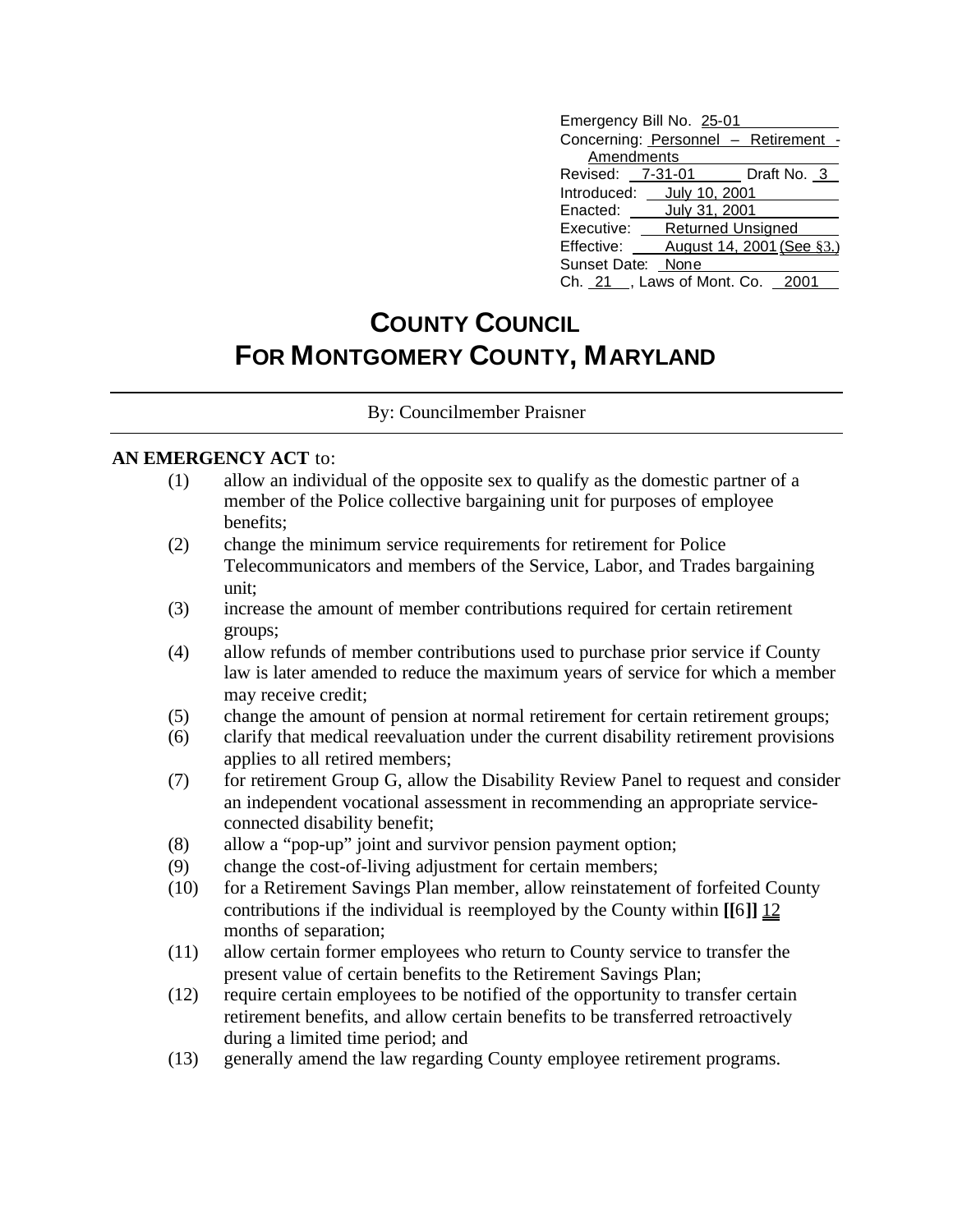By amending

Montgomery County Code Chapter 33, Personnel and Human Resources Sections 33-22, 33-35, 33-37, 33-38, 33-39, 33-39A, 33-40, 33-41, 33-42, 33-43, 33-44, 33-45, and 33-120

| <b>Boldface</b>              | Heading or defined term.                            |
|------------------------------|-----------------------------------------------------|
| Underlining                  | Added to existing law by original bill.             |
| [Single boldface brackets]   | Deleted from existing law by original bill.         |
| Double underlining           | Added by amendment.                                 |
| [[Double boldface brackets]] | Deleted from existing law or the bill by amendment. |
| $* * *$                      | Existing law unaffected by bill.                    |

*The County Council for Montgomery County, Maryland approves the following Act:*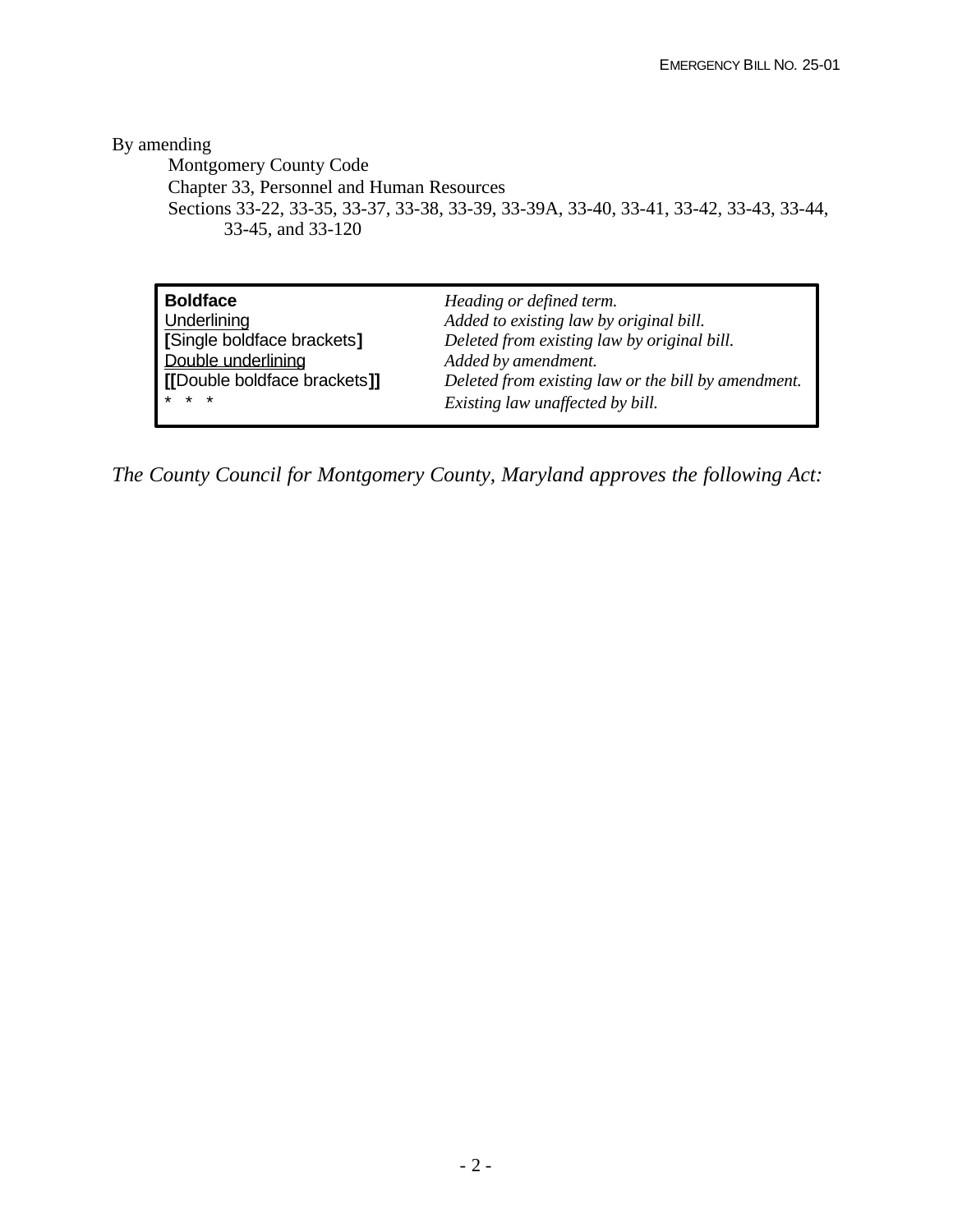|                      | Sec. 1. Sections 33-22, 33-35, 33-37, 33-38, 33-39, 33-39A, 33-40, 33-41,       |
|----------------------|---------------------------------------------------------------------------------|
|                      | 33-42, 33-43, 33-44, 33-45, and 33-120 are amended as follows:                  |
| $33 - 22.$           | Benefits for domestic partner of employee.                                      |
|                      | ∗<br>∗<br>∗                                                                     |
| (c)                  | Requirements for domestic partnership. To establish a domestic                  |
|                      | partnership, the employee and the employee's partner must either:               |
|                      | satisfy all of the following requirements:<br>(1)                               |
|                      | be the same sex, unless the employee is a member of the<br>(A)                  |
|                      | police bargaining unit;                                                         |
|                      | $\ast$<br>∗<br>∗                                                                |
|                      | not be related by blood or affinity in a way that would<br>$\left( G\right)$    |
|                      | disqualify them from marriage under State law if the                            |
|                      | employee and partner were (or, for members of the police                        |
|                      | bargaining unit, are) opposite sexes;                                           |
|                      | $\ast$<br>∗<br>$\ast$                                                           |
| $33 - 35.$           | Definitions.                                                                    |
|                      | In this Article, the following words and phrases have the following meanings:   |
|                      | ∗<br>∗<br>$\ast$                                                                |
|                      | <b>Police Telecommunicator:</b> An employee assigned to a position in a         |
|                      | supervisory or nonsupervisory occupational class in the Police Telecommunicator |
| occupational series. |                                                                                 |
|                      | $\ast$<br>$\ast$<br>$\ast$                                                      |
| $33 - 37.$           | Membership requirements and membership groups.                                  |
|                      | $\ast$<br>$\ast$<br>$\ast$                                                      |
| (e)                  | Retirement plans.                                                               |
|                      | $\ast$<br>$\ast$<br>$\ast$                                                      |
|                      |                                                                                 |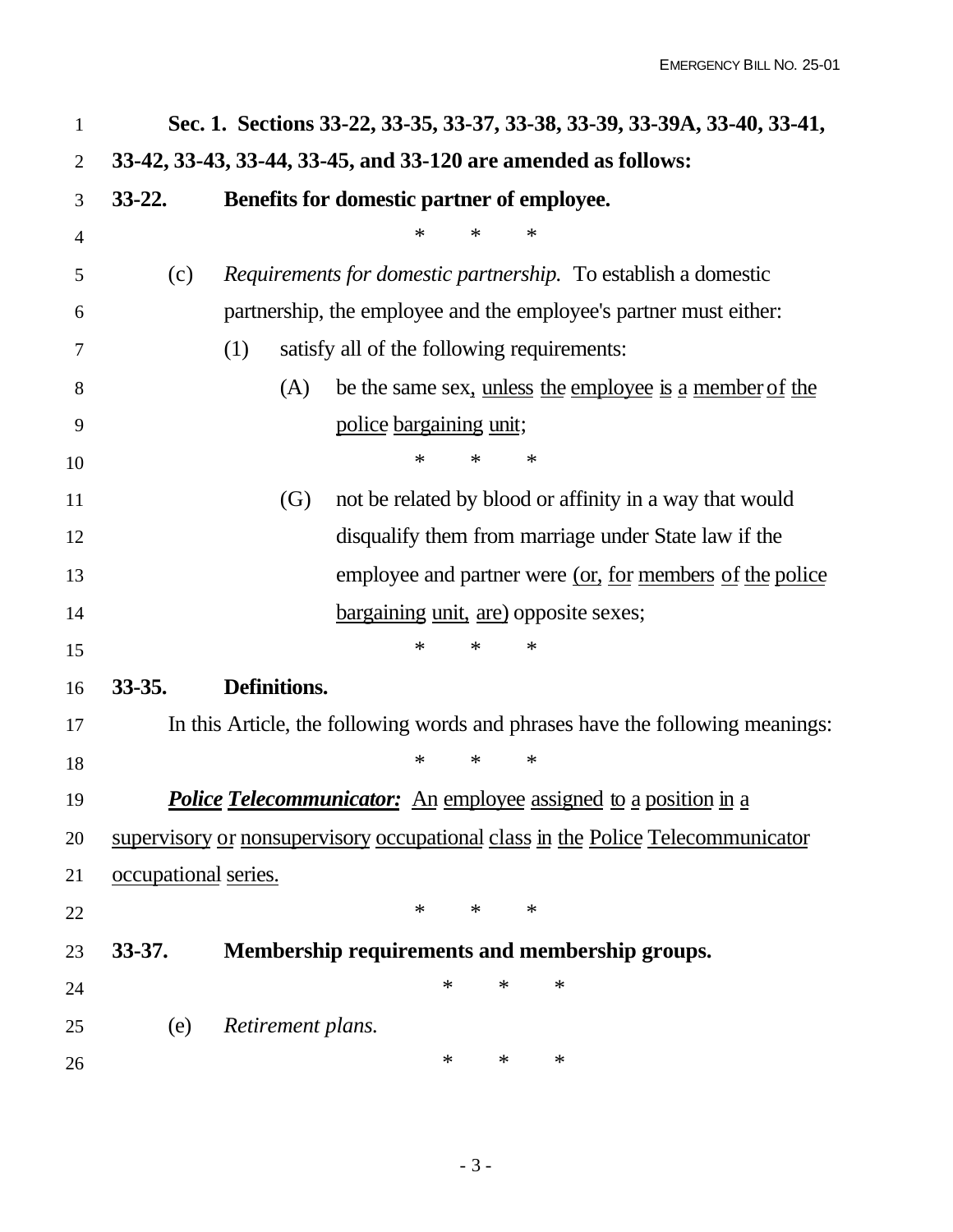| 27 |        | (8) |             | <u>A former County employee who returns to County service may</u>         |
|----|--------|-----|-------------|---------------------------------------------------------------------------|
| 28 |        |     |             | transfer to the Retirement Savings Plan the actuarial present             |
| 29 |        |     |             | <u>value of the employee's benefit in the Employees' Retirement</u>       |
| 30 |        |     |             | System, calculated using the System's latest published valuation          |
| 31 |        |     |             | <u>assumptions, as of the date the employee returns to County</u>         |
| 32 |        |     |             | service, if the employee:                                                 |
| 33 |        |     | <u>(A)</u>  | was vested under Section 33-45 when the employee left                     |
| 34 |        |     |             | County service;                                                           |
| 35 |        |     | (B)         | left all member contributions plus credited interest in the               |
| 36 |        |     |             | fund;                                                                     |
| 37 |        |     | $\circ$     | left County service before October 1, 1994; and                           |
| 38 |        |     | (D)         | <u>did not return to County service within 25 months.</u>                 |
| 39 |        |     |             | ∗<br>∗<br>∗                                                               |
|    |        |     |             |                                                                           |
| 40 | 33-38. |     |             | Normal retirement date, mandatory retirement date, early                  |
| 41 |        |     |             | retirement date, and trial retirement.                                    |
| 42 | (a)    |     |             | <i>Normal retirement date.</i> [Normal] The normal retirement date is the |
| 43 |        |     |             | first day of the month elected by a member after the [following]          |
| 44 |        |     |             | requirements have been met:] member meets the years of service and        |
| 45 |        |     |             | age requirements for the applicable membership group. For normal          |
| 46 |        |     | retirement: |                                                                           |
| 47 |        | (1) | Group A:    |                                                                           |
| 48 |        |     |             | (A) The member [has] <u>must have</u> at least:                           |
| 49 |        |     |             | 5 years of credited service and [has reached] be at<br>(i)                |
| 50 |        |     |             | least age $60$ [,]; or                                                    |
| 51 |        |     |             | [has at least] 30 years of credited service and [has<br>(ii)              |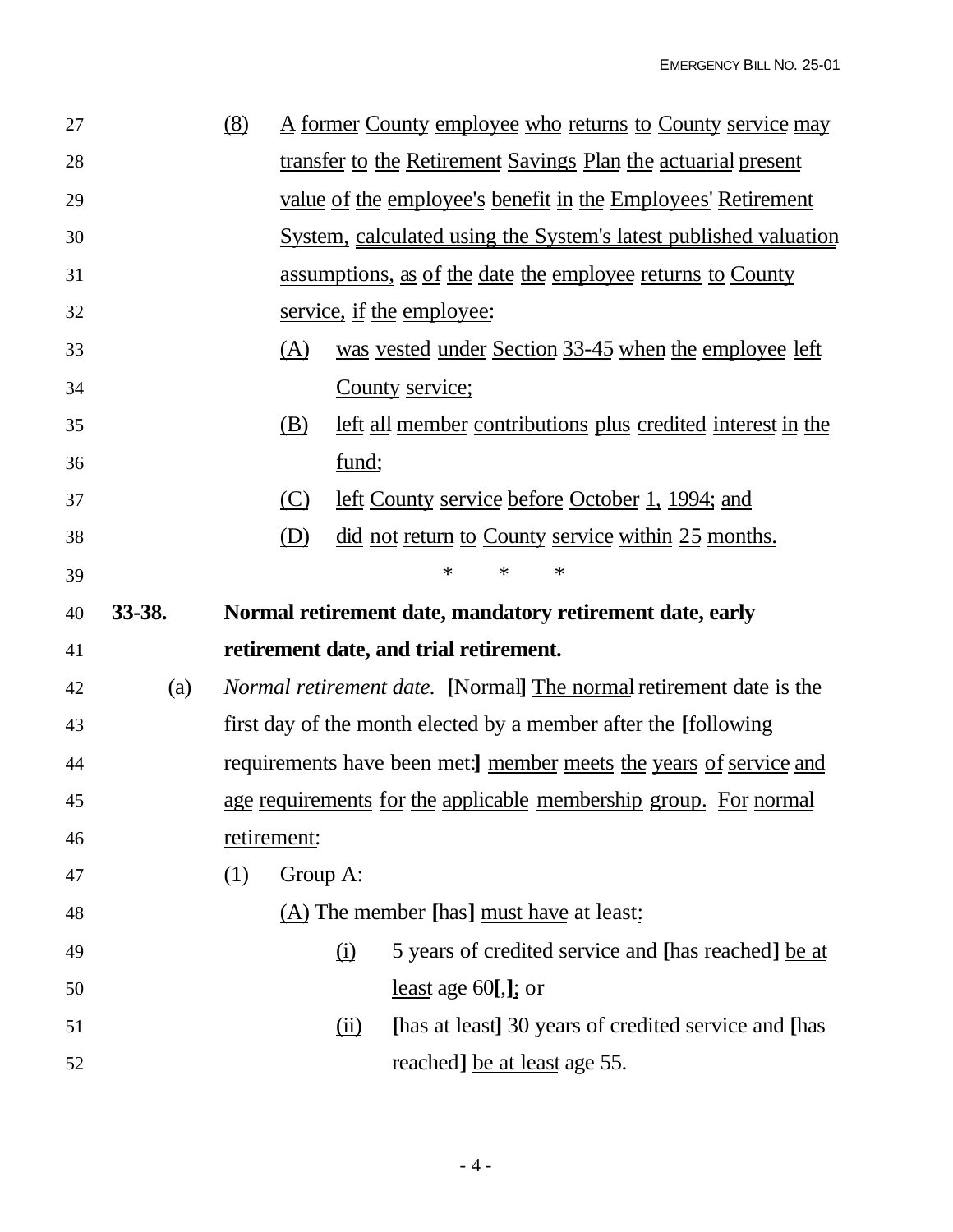| 53 |     | <u>(B)</u> | <u>After June 30, 2002, a Group A member who is a <b>Police</b></u> |
|----|-----|------------|---------------------------------------------------------------------|
| 54 |     |            | <b>Telecommunicator</b> must have at least:                         |
| 55 |     |            | <u>5 years of credited service and be at least age 60;</u><br>(i)   |
| 56 |     |            | $or$                                                                |
| 57 |     |            | 30 years of credited service and be at least age 50.<br>(ii)        |
| 58 | (2) |            | Group B: The member [has] must have at least:                       |
| 59 |     | (A)        | 15 years of credited service and [has reached] be at least          |
| 60 |     |            | age $55$ [,]; or                                                    |
| 61 |     | (B)        | [has at least] 30 years of credited service and [has                |
| 62 |     |            | reached] be at least age 51.                                        |
| 63 | (3) |            | Group D: The member [meets] must meet the requirements              |
| 64 |     |            | [contained in] of the County police relief and retirement fund      |
| 65 |     |            | law[ of the County].                                                |
| 66 | (4) |            | Group E: The member [has] must have at least:                       |
| 67 |     | (A)        | 15 years of credited service and [has reached] be at least          |
| 68 |     |            | age $55$ [,]; or                                                    |
| 69 |     | (B)        | [has at least] 25 years of credited service and [has                |
| 70 |     |            | reached] be at least age 46.                                        |
| 71 | (5) |            | Group F: The member [has] must have at least:                       |
| 72 |     | (A)        | 15 years of credited service and [has reached] be at least          |
| 73 |     |            | age $55$ [,]; or                                                    |
| 74 |     | <u>(B)</u> | [has at least] 25 years of credited service and [has                |
| 75 |     |            | reached] be at least age 46.                                        |
| 76 | (6) |            | Group G: The member [has] must have at least:                       |
| 77 |     | (A)        | 15 years of credited service and [has reached] be at least          |
| 78 |     |            | age $55$ ; or                                                       |
| 79 |     | (B)        | 25 years of credited service, regardless of age.                    |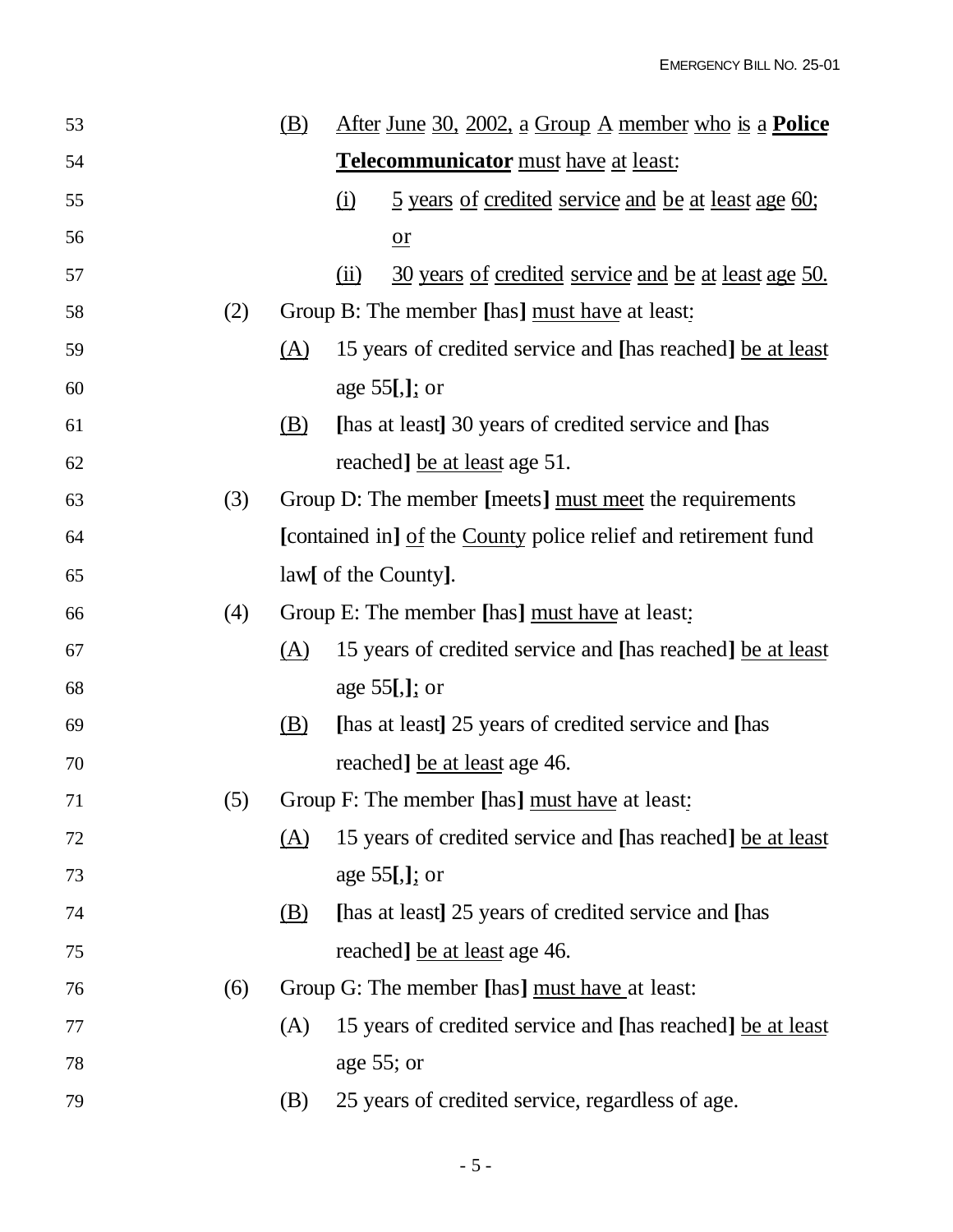| 80  |     | (7)  | (A)               |                                 |        |                            |        |                              | Group H: The member [has] must have at least:                       |  |
|-----|-----|------|-------------------|---------------------------------|--------|----------------------------|--------|------------------------------|---------------------------------------------------------------------|--|
| 81  |     |      |                   | (i)                             |        |                            |        |                              | 5 years of credited service and [has reached] be at                 |  |
| 82  |     |      |                   |                                 |        | <u>least</u> age 60[,]; or |        |                              |                                                                     |  |
| 83  |     |      |                   | $\overline{(\mathbf{ii})}$      |        |                            |        |                              | [has at least] 30 years of credited service and [has                |  |
| 84  |     |      |                   |                                 |        |                            |        | reached] be at least age 55. |                                                                     |  |
| 85  |     |      | <u>(B)</u>        |                                 |        |                            |        |                              | <u>After June 30, 2002, a Group H member who is a <b>Police</b></u> |  |
| 86  |     |      |                   |                                 |        |                            |        |                              | Telecommunicator must have at least:                                |  |
| 87  |     |      |                   | $\Omega$                        |        |                            |        |                              | <u>5 years of credited service and be at least age 60;</u>          |  |
| 88  |     |      |                   |                                 | $or$   |                            |        |                              |                                                                     |  |
| 89  |     |      |                   | (ii)                            |        |                            |        |                              | 30 years of credited service and be at least age 50.                |  |
| 90  |     |      | $\circ$           |                                 |        |                            |        |                              | <u>After June 30, 2002, a Group H member who is also an</u>         |  |
| 91  |     |      |                   |                                 |        |                            |        |                              | <u>SLT bargaining unit member must have at least:</u>               |  |
| 92  |     |      |                   | (i)                             |        |                            |        |                              | <u>5 years of credited service and be at least age 60;</u>          |  |
| 93  |     |      |                   |                                 | $or$   |                            |        |                              |                                                                     |  |
| 94  |     |      |                   | (ii)                            |        |                            |        |                              | 30 years of credited service and be at least age 50.                |  |
| 95  |     | (8)  |                   |                                 |        |                            |        |                              | [The normal retirement date for an] An elected officials'           |  |
| 96  |     |      |                   |                                 |        |                            |        |                              | participant [is the first day of the month after the month the      |  |
| 97  |     |      |                   |                                 |        |                            |        |                              | elected officials' participant attains age 62 and has] must have    |  |
| 98  |     |      |                   |                                 |        |                            |        |                              | at least the lesser of a full term of office or 4 years of credited |  |
| 99  |     |      |                   | service and be at least age 62. |        |                            |        |                              |                                                                     |  |
| 100 |     |      |                   |                                 |        | $\ast$                     | $\ast$ | $\ast$                       |                                                                     |  |
| 101 | (f) |      | Trial retirement. |                                 |        |                            |        |                              |                                                                     |  |
| 102 |     |      |                   | $\ast$                          |        |                            |        | $\ast$                       | ∗                                                                   |  |
| 103 |     | (6)  |                   |                                 |        |                            |        |                              |                                                                     |  |
| 104 |     | [a.] | <u>(A)</u>        | ∗                               | ∗      | ∗                          |        |                              |                                                                     |  |
| 105 |     | [b.] | (B)               | ∗                               | $\ast$ | ∗                          |        |                              |                                                                     |  |
| 106 |     | [c.] | $\circ$           | $\ast$                          | $\ast$ | $\ast$                     |        |                              |                                                                     |  |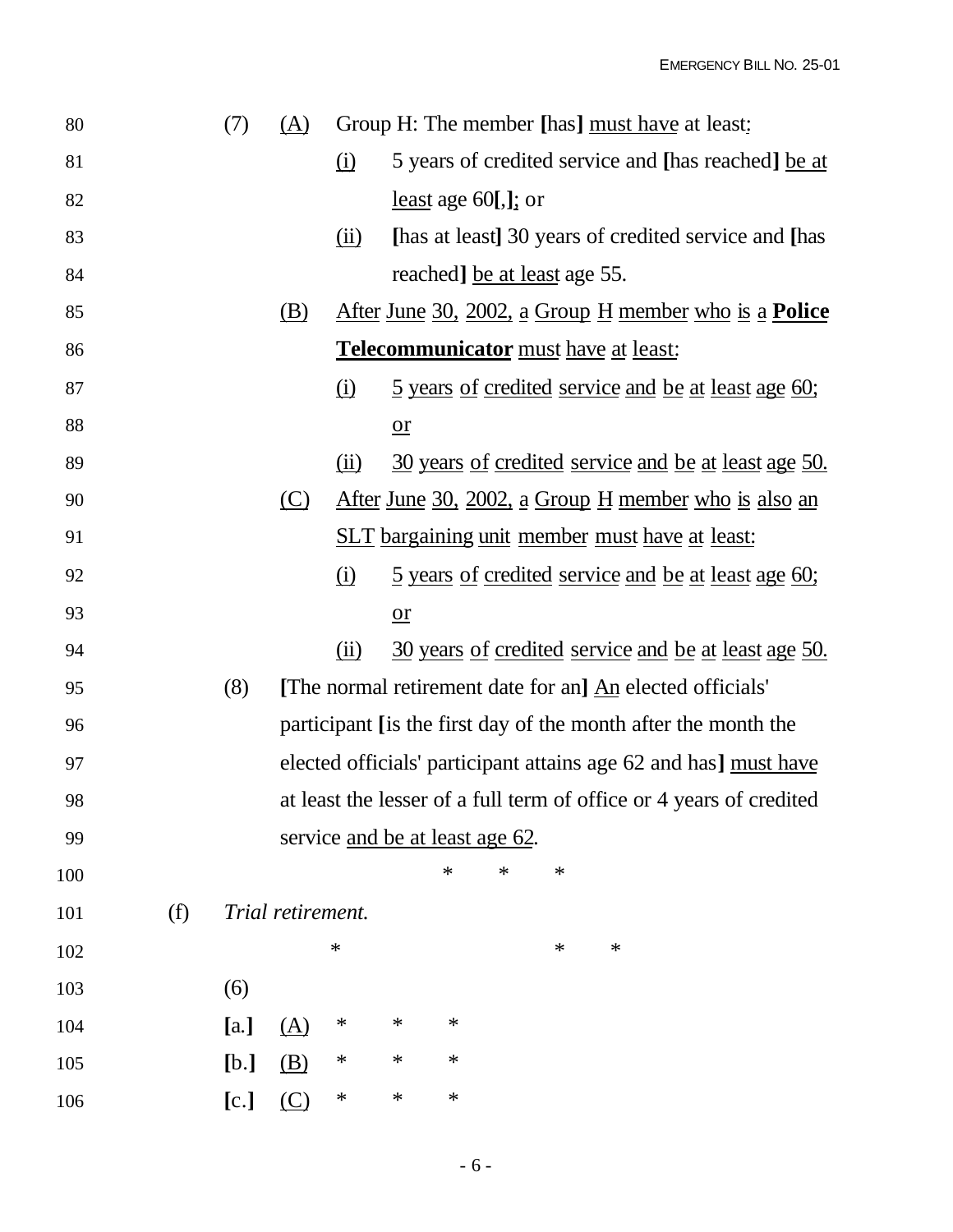|        | [d.] | (D)        | $\ast$ | $\ast$ | $\ast$  |                |                                               |  |                                                                                                 |  |                                                              |                                                                                                                                                                                                                                                                                                                                                                                                                                                                                                                                                                                                                                                                                                                                                                                                               |
|--------|------|------------|--------|--------|---------|----------------|-----------------------------------------------|--|-------------------------------------------------------------------------------------------------|--|--------------------------------------------------------------|---------------------------------------------------------------------------------------------------------------------------------------------------------------------------------------------------------------------------------------------------------------------------------------------------------------------------------------------------------------------------------------------------------------------------------------------------------------------------------------------------------------------------------------------------------------------------------------------------------------------------------------------------------------------------------------------------------------------------------------------------------------------------------------------------------------|
|        | (7)  | $\ast$     | $\ast$ | $\ast$ |         |                |                                               |  |                                                                                                 |  |                                                              |                                                                                                                                                                                                                                                                                                                                                                                                                                                                                                                                                                                                                                                                                                                                                                                                               |
|        | [a.] | $\Delta$   | $\ast$ | $\ast$ | $\ast$  |                |                                               |  |                                                                                                 |  |                                                              |                                                                                                                                                                                                                                                                                                                                                                                                                                                                                                                                                                                                                                                                                                                                                                                                               |
|        | [b.] | <u>(B)</u> | $\ast$ | $\ast$ | $\ast$  |                |                                               |  |                                                                                                 |  |                                                              |                                                                                                                                                                                                                                                                                                                                                                                                                                                                                                                                                                                                                                                                                                                                                                                                               |
|        | (8)  | $\ast$     | $\ast$ | $\ast$ |         |                |                                               |  |                                                                                                 |  |                                                              |                                                                                                                                                                                                                                                                                                                                                                                                                                                                                                                                                                                                                                                                                                                                                                                                               |
|        | [a.] | <u>(A)</u> | $\ast$ | $\ast$ | $\ast$  |                |                                               |  |                                                                                                 |  |                                                              |                                                                                                                                                                                                                                                                                                                                                                                                                                                                                                                                                                                                                                                                                                                                                                                                               |
|        | [b.] | <u>(B)</u> | $\ast$ | $\ast$ | $\ast$  |                |                                               |  |                                                                                                 |  |                                                              |                                                                                                                                                                                                                                                                                                                                                                                                                                                                                                                                                                                                                                                                                                                                                                                                               |
|        |      |            |        | $\ast$ | $\ast$  |                |                                               |  |                                                                                                 |  |                                                              |                                                                                                                                                                                                                                                                                                                                                                                                                                                                                                                                                                                                                                                                                                                                                                                                               |
| 33-39. |      |            |        |        |         |                |                                               |  |                                                                                                 |  |                                                              |                                                                                                                                                                                                                                                                                                                                                                                                                                                                                                                                                                                                                                                                                                                                                                                                               |
| (a)    |      |            |        |        |         |                |                                               |  |                                                                                                 |  |                                                              |                                                                                                                                                                                                                                                                                                                                                                                                                                                                                                                                                                                                                                                                                                                                                                                                               |
|        |      |            |        |        |         |                |                                               |  |                                                                                                 |  |                                                              |                                                                                                                                                                                                                                                                                                                                                                                                                                                                                                                                                                                                                                                                                                                                                                                                               |
|        |      |            |        |        |         |                |                                               |  |                                                                                                 |  |                                                              |                                                                                                                                                                                                                                                                                                                                                                                                                                                                                                                                                                                                                                                                                                                                                                                                               |
|        |      |            |        |        |         |                |                                               |  |                                                                                                 |  |                                                              |                                                                                                                                                                                                                                                                                                                                                                                                                                                                                                                                                                                                                                                                                                                                                                                                               |
|        | (1)  |            |        |        |         |                |                                               |  |                                                                                                 |  |                                                              |                                                                                                                                                                                                                                                                                                                                                                                                                                                                                                                                                                                                                                                                                                                                                                                                               |
|        |      |            |        |        |         |                |                                               |  |                                                                                                 |  |                                                              |                                                                                                                                                                                                                                                                                                                                                                                                                                                                                                                                                                                                                                                                                                                                                                                                               |
|        |      |            |        |        |         |                |                                               |  |                                                                                                 |  |                                                              |                                                                                                                                                                                                                                                                                                                                                                                                                                                                                                                                                                                                                                                                                                                                                                                                               |
|        |      | (A)        |        |        |         |                |                                               |  |                                                                                                 |  |                                                              |                                                                                                                                                                                                                                                                                                                                                                                                                                                                                                                                                                                                                                                                                                                                                                                                               |
|        |      |            |        |        |         |                |                                               |  |                                                                                                 |  |                                                              |                                                                                                                                                                                                                                                                                                                                                                                                                                                                                                                                                                                                                                                                                                                                                                                                               |
|        |      |            |        |        |         |                |                                               |  |                                                                                                 |  |                                                              |                                                                                                                                                                                                                                                                                                                                                                                                                                                                                                                                                                                                                                                                                                                                                                                                               |
|        |      | (B)        |        |        |         |                |                                               |  |                                                                                                 |  |                                                              |                                                                                                                                                                                                                                                                                                                                                                                                                                                                                                                                                                                                                                                                                                                                                                                                               |
|        |      | $\circ$    |        |        |         |                |                                               |  |                                                                                                 |  |                                                              |                                                                                                                                                                                                                                                                                                                                                                                                                                                                                                                                                                                                                                                                                                                                                                                                               |
|        |      |            |        |        |         |                |                                               |  |                                                                                                 |  |                                                              |                                                                                                                                                                                                                                                                                                                                                                                                                                                                                                                                                                                                                                                                                                                                                                                                               |
|        |      | <u>(D)</u> |        |        |         |                |                                               |  |                                                                                                 |  |                                                              |                                                                                                                                                                                                                                                                                                                                                                                                                                                                                                                                                                                                                                                                                                                                                                                                               |
|        |      |            |        |        |         |                |                                               |  |                                                                                                 |  |                                                              |                                                                                                                                                                                                                                                                                                                                                                                                                                                                                                                                                                                                                                                                                                                                                                                                               |
|        |      | [B.        |        |        |         |                |                                               |  |                                                                                                 |  |                                                              |                                                                                                                                                                                                                                                                                                                                                                                                                                                                                                                                                                                                                                                                                                                                                                                                               |
|        |      |            |        |        |         |                |                                               |  |                                                                                                 |  |                                                              |                                                                                                                                                                                                                                                                                                                                                                                                                                                                                                                                                                                                                                                                                                                                                                                                               |
|        |      |            |        |        |         |                |                                               |  |                                                                                                 |  |                                                              |                                                                                                                                                                                                                                                                                                                                                                                                                                                                                                                                                                                                                                                                                                                                                                                                               |
|        |      |            |        |        | member. | member, ]; and | $\ast$<br>through regular payroll deductions. |  | Member contributions and credited interest.<br><u>following percentage of regular earnings:</u> |  | retirement system must contribute [, through regular payroll | [ <i>Percent of member</i> ] <i>Member contributions</i> . Each member of the<br>deductions, a portion of the member's regular earnings [as follows:]<br>Member Contributions to the Optional Retirement Plan. A<br>member of the Optional Retirement Plan must contribute the<br>[For members who elect to remain in the Optional<br>Retirement Plan, the contribution is ] Group A or H<br>member, 6 percent [for a group A or H member,];<br>Group B member, 7 percent [for a group B member,];<br>Group D member, $7\frac{1}{2}$ percent [for a group D, E, or F<br>Group E, F, or G member, $8\frac{1}{2}$ percent [for a Group G<br>To the extent allowed under Section $414(h)(2)$ of the<br>Internal Revenue Code, the County must "pick up" (as<br>described in the Internal Revenue Code) mandatory |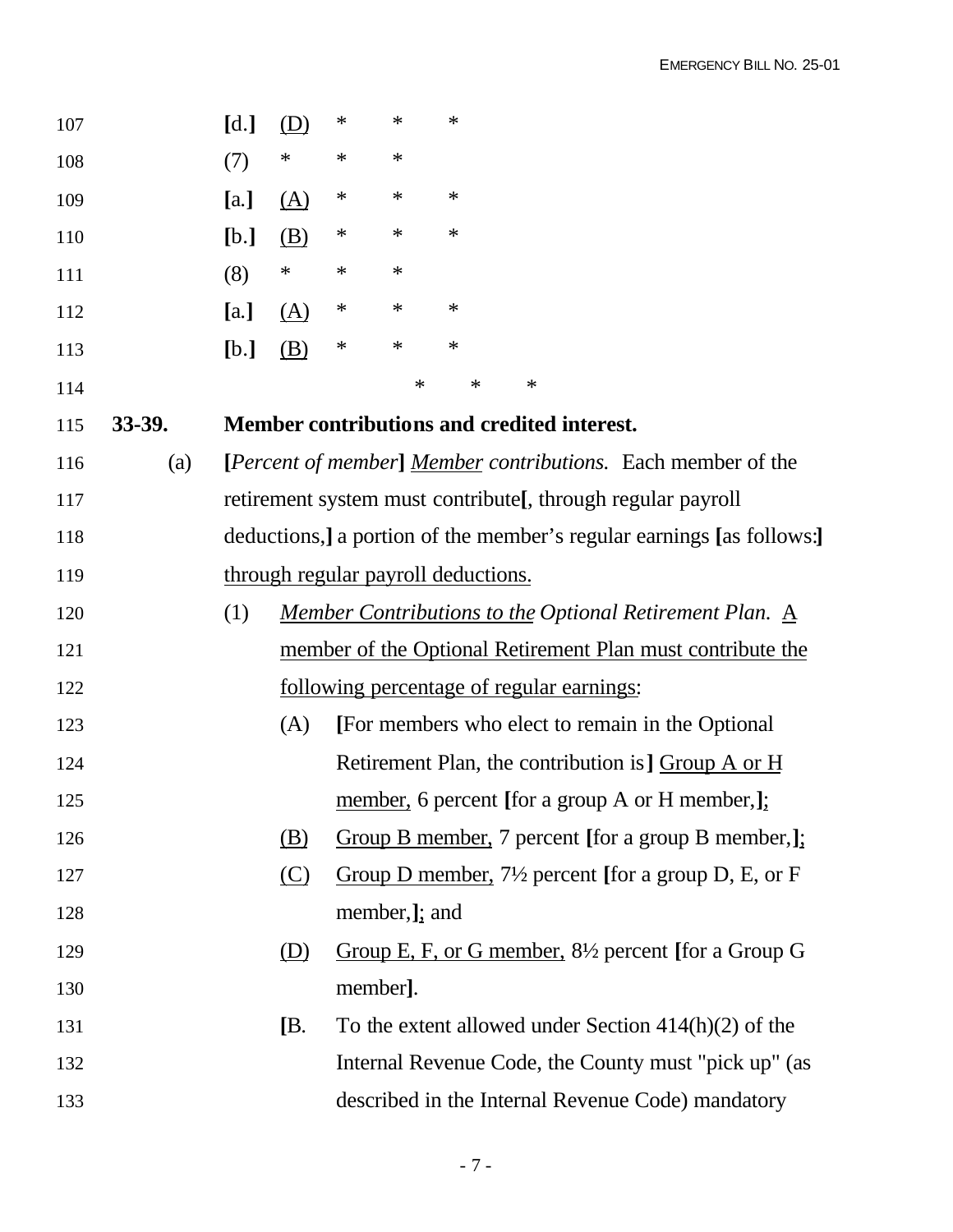| 134 |     | member contributions to the Optional Retirement Plan                                        |
|-----|-----|---------------------------------------------------------------------------------------------|
| 135 |     | for pay periods beginning on or after July 1, 1989.                                         |
| 136 |     | $\mathcal{C}$ .<br>The Chief Administrative Officer may allow an agency                     |
| 137 |     | that is not an "employing unit" (as described in Section                                    |
| 138 |     | $414(h)(2)$ of the Internal Revenue Code) to participate in                                 |
| 139 |     | the retirement system. The County must not "pick up"                                        |
| 140 |     | (as described in the Internal Revenue Code) mandatory                                       |
| 141 |     | contributions of members employed by a participating                                        |
| 142 |     | agency that is not an "employing unit".]                                                    |
| 143 | (2) | <b>Member Contributions to the Integrated Retirement Plan.</b>                              |
| 144 |     | [(A)]                                                                                       |
| 145 |     | [For members] A member of the Integrated Retirement Plan[,                                  |
| 146 |     | the contribution is ] must contribute the following percentage of                           |
| 147 |     | regular earnings:                                                                           |
|     |     | [(i)] $(A)$ Group A[ - 3], 4 percent up to the maximum Social                               |
| 148 |     |                                                                                             |
| 149 |     | Security wage base, and 6 percent of regular earnings                                       |
| 150 |     | that exceed the wage base[.];                                                               |
| 151 |     | [(ii)] (B) Group B[ - 3 $\frac{1}{2}$ ], $\frac{4\frac{1}{2}}{2}$ percent up to the maximum |
| 152 |     | Social Security wage base, and 7 percent of regular                                         |
| 153 |     | earnings that exceed the wage base[.];                                                      |
| 154 |     | [(iii)] (C) Group E[ $-3\frac{3}{4}$ ], $\frac{4\frac{3}{4}}{2}$ percent up to the maximum  |
| 155 |     | Social Security wage base, and $[7 \frac{1}{2}]$ $\frac{81}{2}$ percent of                  |
| 156 |     | regular earnings that exceed the wage base[.];                                              |
| 157 |     | $[(iv)]$ (D) Group F[ - 4], $4\frac{3}{4}$ percent up to the maximum Social                 |
| 158 |     | Security wage base and $[8]$ $\underline{8!}/2$ percent of regular                          |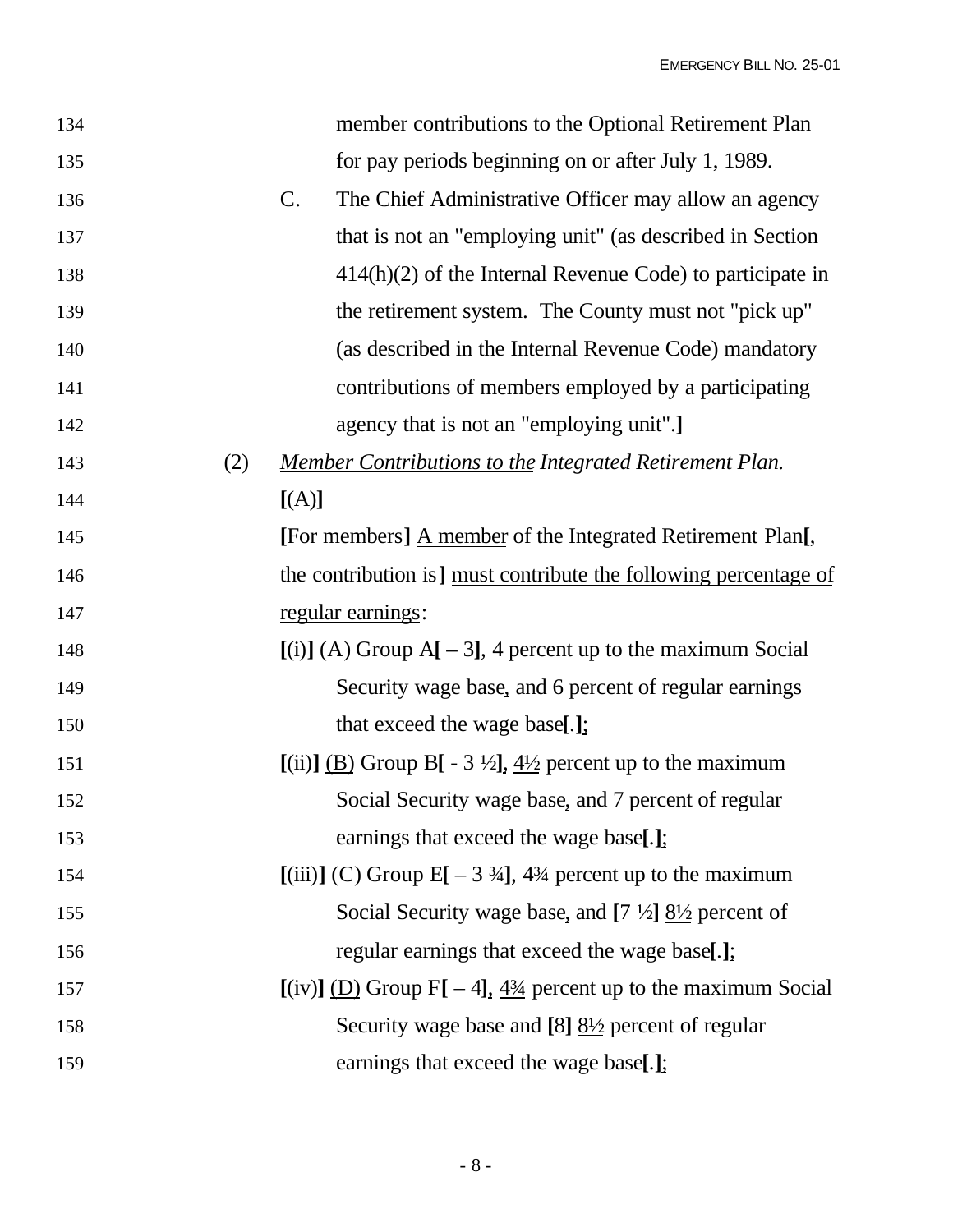| 160 |                  |       | $[(v)]$ (E) Group G[ -], 4 <sup>3</sup> /4 percent up to the maximum Social |
|-----|------------------|-------|-----------------------------------------------------------------------------|
| 161 |                  |       | Security wage base and 8½ percent of regular earnings                       |
| 162 |                  |       | that exceed the wage base[.] and;                                           |
| 163 |                  |       | [(vi)] $(F)$ Group H[ - 3], 4 percent up to the maximum Social              |
| 164 |                  |       | Security wage base and 6 percent of regular earnings that                   |
| 165 |                  |       | exceed the wage base.                                                       |
| 166 |                  | [(B)] | To the extent allowed under Section $414(h)(2)$ of the                      |
| 167 |                  |       | Internal Revenue Code, the County must "pick up" (as                        |
| 168 |                  |       | described in the Internal Revenue Code) mandatory                           |
| 169 |                  |       | member contributions to the Integrated Retirement Plan                      |
| 170 |                  |       | for pay periods beginning on or after July 1, 1989.                         |
| 171 |                  | (C)   | The Chief Administrative Officer may allow an agency                        |
| 172 |                  |       | that is not an "employing unit" (as described in Section                    |
| 173 |                  |       | $414(h)(2)$ of the Internal Revenue Code) to participate in                 |
| 174 |                  |       | the retirement system. The County must not "pick up"                        |
| 175 |                  |       | (as described in the Internal Revenue Code) mandatory                       |
| 176 |                  |       | contributions of members employed by a participating                        |
| 177 |                  |       | agency that is not an "employing unit."]                                    |
| 178 | (3)              |       | <b>Member Contributions to the Elected Officials' Plan.</b> [For            |
| 179 |                  |       | members] A member of the Elected Officials' Plan[, the                      |
| 180 |                  |       | contribution is ] must contribute 3 percent. To the extent                  |
| 181 |                  |       | allowed under Section $414(h)(2)$ of the Internal Revenue Code,             |
| 182 |                  |       | the County must "pick up" (as described in the Internal                     |
| 183 |                  |       | Revenue Code) mandatory member contributions to the Elected                 |
| 184 |                  |       | Officials' Plan.                                                            |
| 185 | $\left(4\right)$ |       | To the extent allowed under Section $414(h)(2)$ of the Internal             |
| 186 |                  |       | <u>Revenue Code, the County must "pick up" (as described in the </u>        |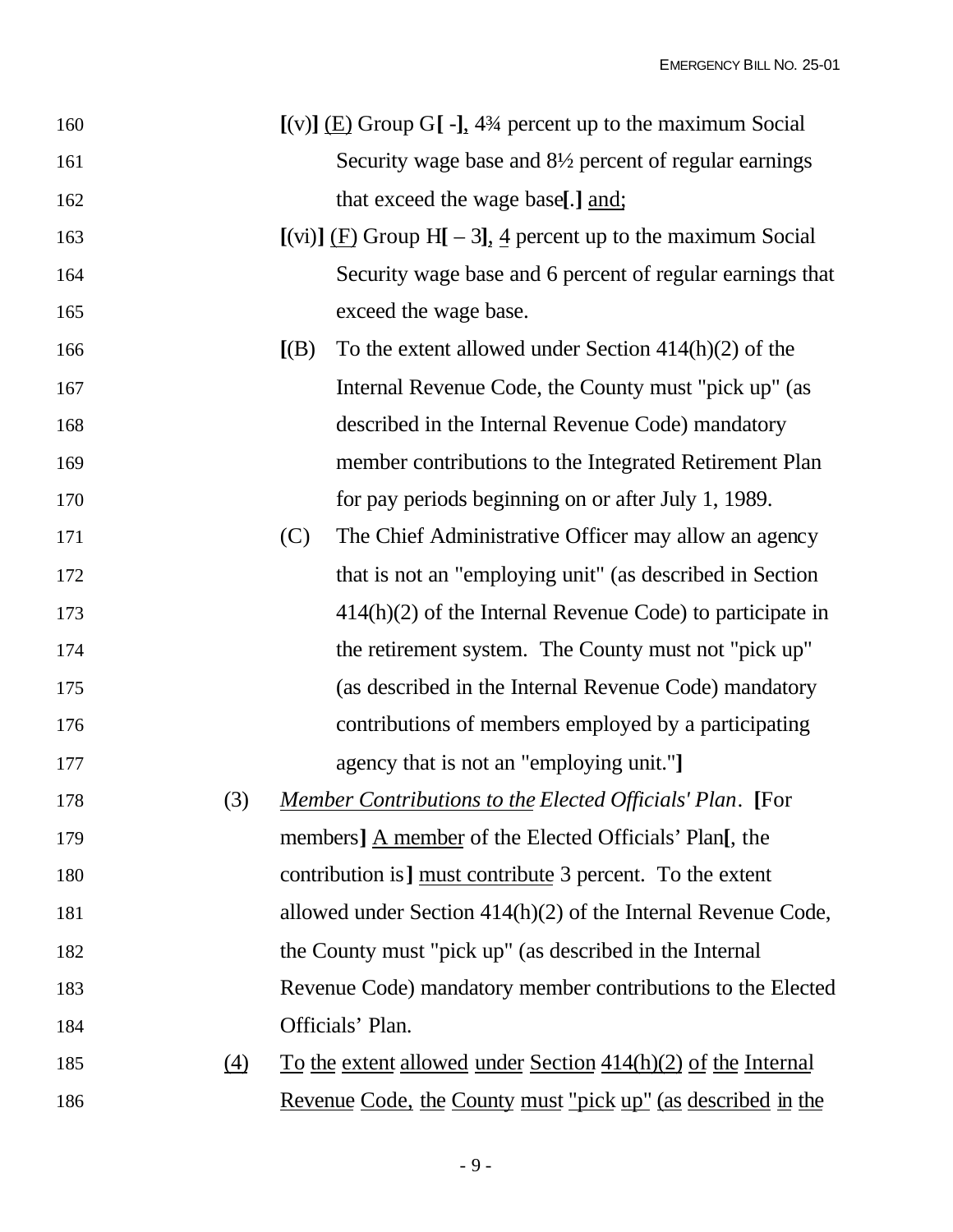| 187 |     |            | <u>Internal Revenue Code) mandatory member contributions to the</u>     |
|-----|-----|------------|-------------------------------------------------------------------------|
| 188 |     |            | <b>Optional and Integrated, Retirement Plans for pay periods</b>        |
| 189 |     |            | <u>beginning after June 30, 1989.</u>                                   |
| 190 |     | <u>(5)</u> | <u>The Chief Administrative Officer may allow an agency that is</u>     |
| 191 |     |            | not an "employing unit" (as described in Section 414(h)(2) of           |
| 192 |     |            | the Internal Revenue Code) to participate in the retirement             |
| 193 |     |            | <u>system. The County must not "pick up" (as described in the</u>       |
| 194 |     |            | <u>Internal Revenue Code) mandatory contributions of members</u>        |
| 195 |     |            | employed by a participating agency that is not an "employing"           |
| 196 |     |            | unit".                                                                  |
| 197 |     |            | ∗<br>$\ast$<br>$\ast$                                                   |
| 198 | (c) |            | Return of member contributions. [Member contributions may be            |
| 199 |     | refunded:  |                                                                         |
| 200 |     | (1)        | [(A)] [Upon termination of county] <i>Refund after employee's</i>       |
| 201 |     |            | <i>separation.</i> The County must refund contributions to a member     |
| 202 |     |            | who is separated from County service, [except by death or               |
| 203 |     |            | retirement, each] unless the member dies or retires. The County         |
| 204 |     |            | must pay a member who has not elected to vest [shall be paid]           |
| 205 |     |            | the full amount of accumulated contributions with credited              |
| 206 |     |            | interest, less any indebtedness to the County government or the         |
| 207 |     |            | Montgomery County Employees Federal Credit Union.                       |
| 208 |     |            | [(B)] (2) Refund after separation of an elected officials' participant. |
| 209 |     |            | An elected officials' participant who ends employment with the          |
| 210 |     |            | County before [the] that participant's normal retirement date [of       |
| 211 |     |            | that elected officials' participant], and who does not receive a        |
| 212 |     |            | mandatory refund of [that elected officials] the participant's          |
| 213 |     |            | account balances under Section $33-40(d)(2)(D)$ , may, at the           |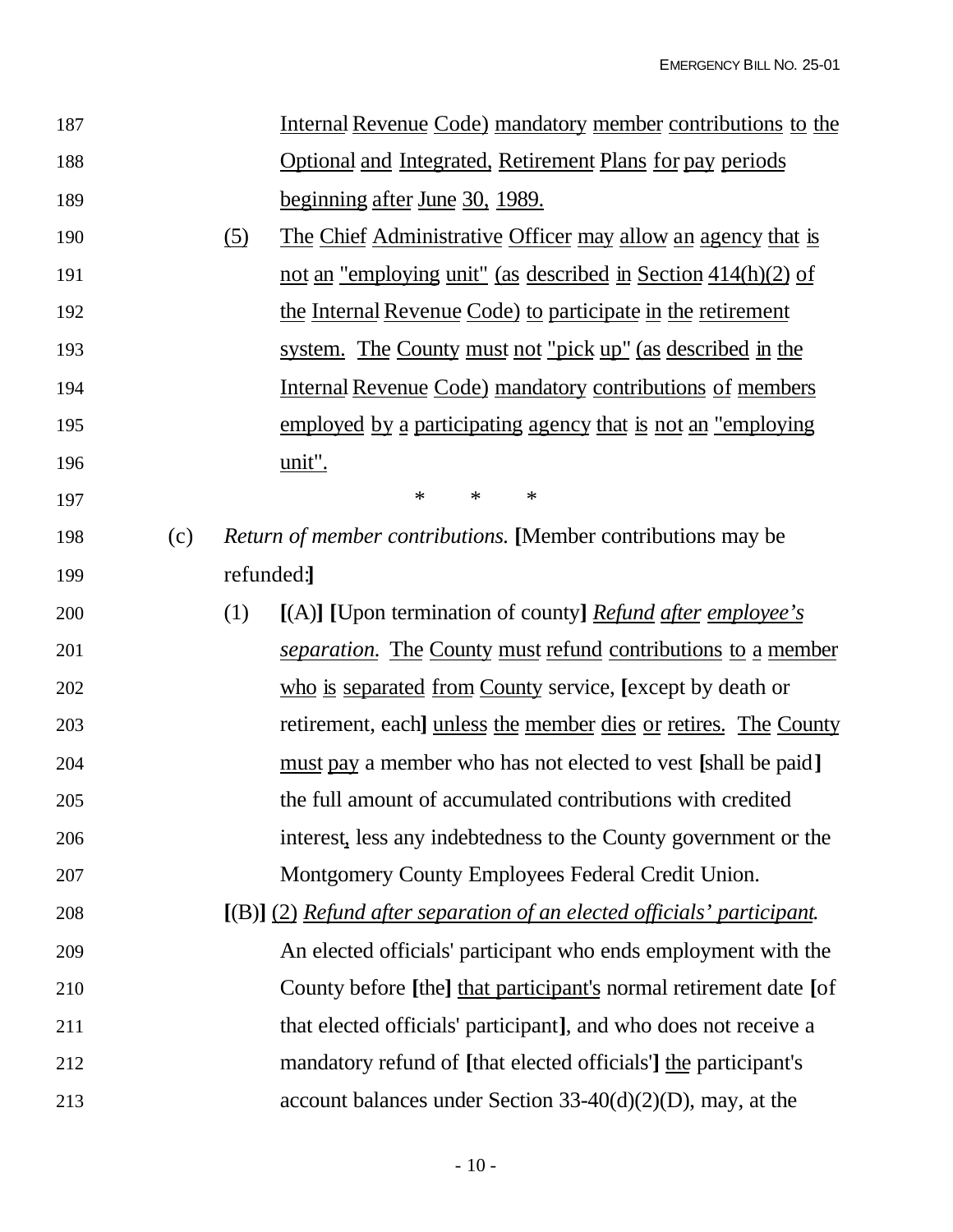| 214 | [elected officials] participant's request, receive the account               |
|-----|------------------------------------------------------------------------------|
| 215 | balances, including picked-up contributions, in the required and             |
| 216 | the voluntary elected officials' participant contributions                   |
| 217 | accounts established for that [elected officials] participant, less          |
| 218 | any indebtedness to the [county government] County or the                    |
| 219 | Montgomery County Employees Federal Credit Union, in a                       |
| 220 | single lump-sum payment.                                                     |
| 221 | $[2]$ (3) <i>Refund after a member's death</i> . If a member dies, the Chief |
| 222 | Administrative Officer must pay to the designated beneficiary                |
| 223 | accumulated member contributions plus credited interest, less                |
| 224 | any indebtedness to the County government, unless the                        |
| 225 | beneficiary is eligible for an annuity under Section 33-46. If an            |
| 226 | elected officials' participant dies before the County has                    |
| 227 | implemented the method of distribution under Section 33-44,                  |
| 228 | the Chief Administrative Officer must pay to the beneficiary, in             |
| 229 | accordance with Section 33-46(g), the account balances,                      |
| 230 | including picked-up contributions, in the required and the                   |
| 231 | voluntary elected officials' participant contributions accounts,             |
| 232 | less any indebtedness to the [county government] County or the               |
| 233 | Montgomery County Employees Federal Credit Union.                            |
| 234 | $[(3)]$ (4) Refund after an employee elects to participate in the            |
| 235 | <i>integrated plan instead of the optional plan.</i> [Upon election]         |
| 236 | When a member elects to participate in the integrated                        |
| 237 | retirement plan instead of the optional retirement plan, [a] the             |
| 238 | member must receive a refund of member contributions that                    |
| 239 | exceeded the amount that would have been paid [had] if the                   |
| 240 | contribution rate of the integrated retirement plan had been in              |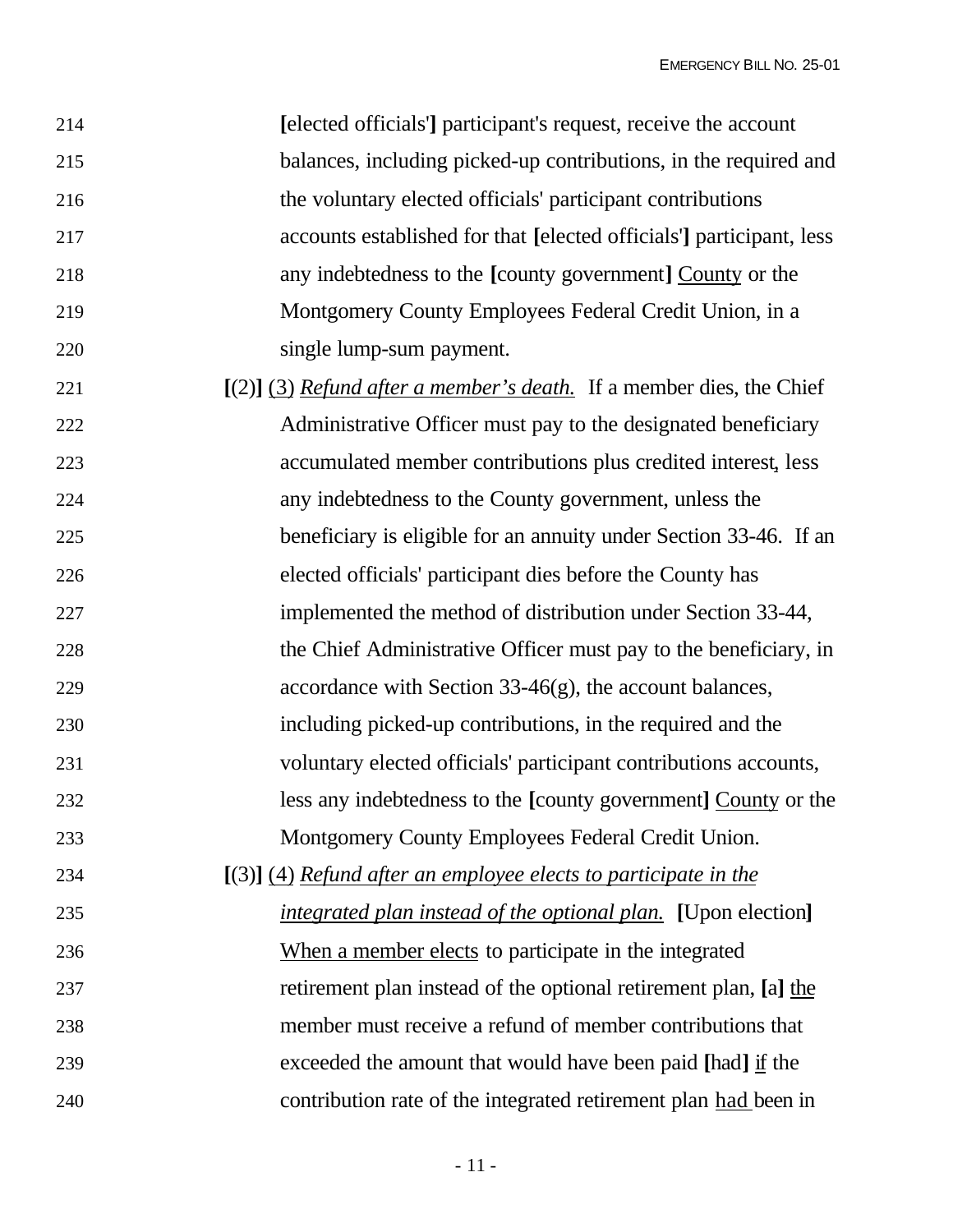| 241 |            |     | effect from date of enrollment to date of election, plus credited |
|-----|------------|-----|-------------------------------------------------------------------|
| 242 |            |     | interest earned on those contributions. Despite this              |
| 243 |            |     | requirement, a member who elects to participate in the            |
| 244 |            |     | integrated retirement plan instead of the optional retirement     |
| 245 |            |     | plan while still employed by the County government must not       |
| 246 |            |     | receive a refund of picked-up contributions made on or after      |
| 247 |            |     | July 1, 1989 or credited interest earned on those contributions.  |
| 248 |            |     | [A refund of picked-up] Picked-up contributions made on or        |
| 249 |            |     | after July 1, 1989 and credited interest may be [made] refunded   |
| 250 |            |     | only if one of the events described in Section 33-45(b) occurs.   |
| 251 | <u>(5)</u> |     | <u>Refund after a statutory change that reduces the maximum</u>   |
| 252 |            |     | years of credited service for a retirement group.                 |
| 253 |            | (A) | If a member purchases prior service and this Chapter is           |
| 254 |            |     | later amended to reduce the maximum years of service              |
| 255 |            |     | for which a member may receive credit, the County must            |
| 256 |            |     | refund to the member that portion of the retirement               |
| 257 |            |     | contributions made to purchase the unneeded prior                 |
| 258 |            |     | service, with interest, if the member requests a refund           |
| 259 |            |     | before the member retires.                                        |
| 260 |            | (B) | <u>The County must refund to the member, with interest,</u>       |
| 261 |            |     | that portion of the payment made to purchase any prior            |
| 262 |            |     | service which exceeds the maximum credited service for            |
| 263 |            |     | the employee's retirement group. In this subsection               |
| 264 |            |     | <u>"payment" means the lump sum amount, determined at</u>         |
| 265 |            |     | the time of purchase on an actuarial or flat payment basis,       |
| 266 |            |     | less any interest paid by the member or any contributions         |
| 267 |            |     | that were previously refunded. Interest paid under this           |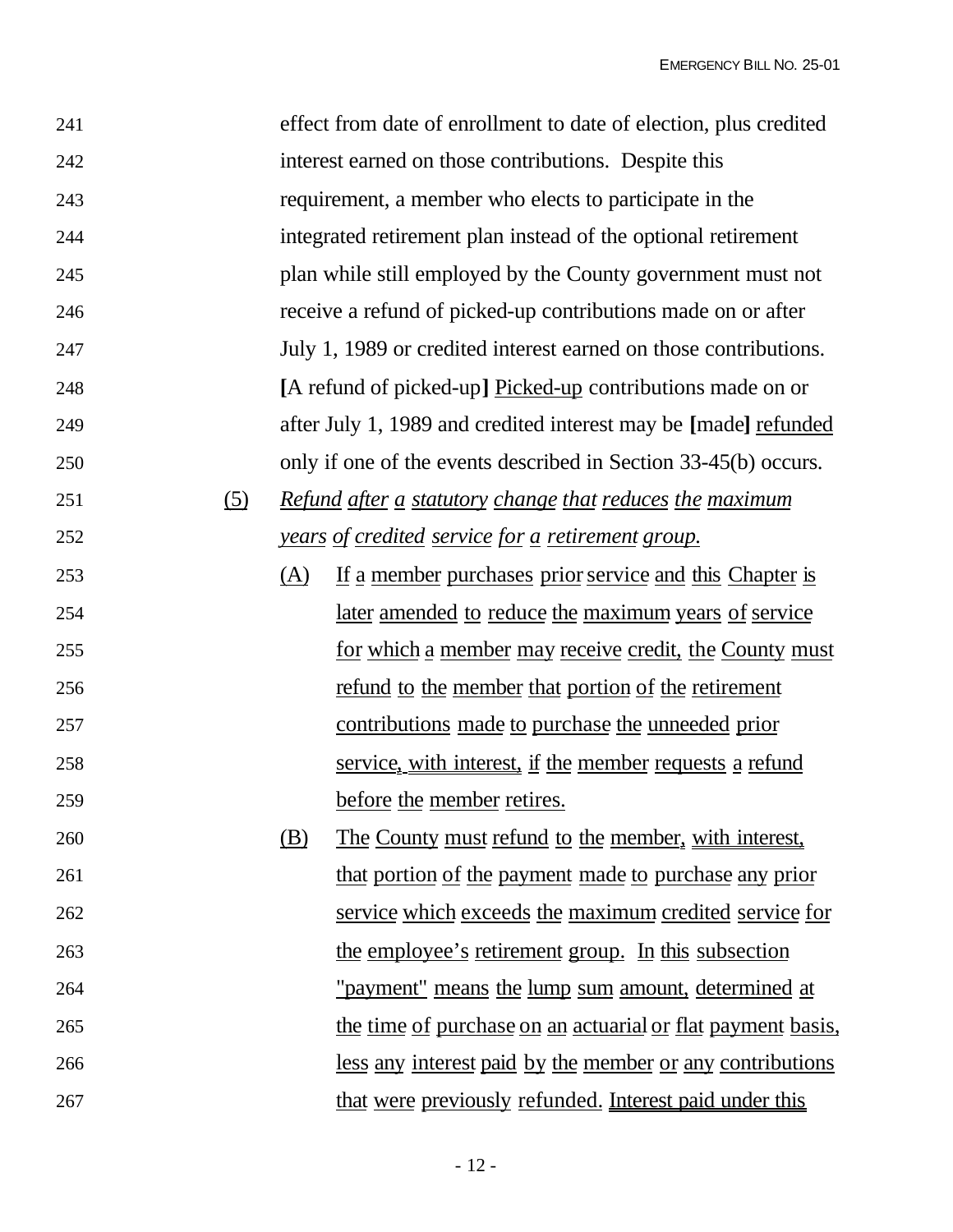| 268 |         |        |                          |        |                                |        | subsection must be credited in the same manner and          |  |
|-----|---------|--------|--------------------------|--------|--------------------------------|--------|-------------------------------------------------------------|--|
| 269 |         |        |                          |        |                                |        | amount as for a member's accumulated contributions          |  |
| 270 |         |        |                          |        |                                |        | under subsection (b). To calculate interest on a refunded   |  |
| 271 |         |        |                          |        |                                |        | payment, the amount must be assumed to have been paid       |  |
| 272 |         |        |                          |        |                                |        | in full when the service was purchased. The proper          |  |
| 273 |         |        |                          |        |                                |        | refund must be paid to the member after the member's        |  |
| 274 |         |        |                          |        | retirement begins.             |        |                                                             |  |
| 275 |         |        |                          |        | $\ast$                         | $\ast$ | $\ast$                                                      |  |
| 276 | 33-39A. |        |                          |        |                                |        | Investment of contributions to the elected officials' plan. |  |
| 277 |         |        |                          |        | $\ast$                         | $\ast$ | $\ast$                                                      |  |
| 278 | (b)     | $\ast$ | $\ast$                   | $\ast$ |                                |        |                                                             |  |
| 279 |         |        |                          |        | $\ast$                         | $\ast$ | ∗                                                           |  |
| 280 |         | (2)    | $\ast$                   | $\ast$ | $\ast$                         |        |                                                             |  |
| 281 |         | [a.]   | $\Delta$                 | ∗      | $\ast$                         | $\ast$ |                                                             |  |
| 282 |         | [b.]   | (B)                      | ∗      | $\ast$                         | $\ast$ |                                                             |  |
| 283 |         | [c.]   | (C)                      | $\ast$ | $\ast$                         | $\ast$ |                                                             |  |
| 284 | 33-40.  |        |                          |        | <b>Employer contributions.</b> |        |                                                             |  |
| 285 |         |        |                          |        | ∗                              | ∗      | $\ast$                                                      |  |
| 286 | (d)     | ∗      | $\ast$                   | $\ast$ |                                |        |                                                             |  |
| 287 |         |        |                          |        | $\ast$                         | $\ast$ | ∗                                                           |  |
| 288 |         | (2)    | $\ast$                   | $\ast$ | $\ast$                         |        |                                                             |  |
| 289 |         | [a.]   | <u>(A)</u>               | ∗      | $\ast$                         | $\ast$ |                                                             |  |
| 290 |         | [b.]   | (B)                      | ∗      | $\ast$                         | $\ast$ |                                                             |  |
| 291 |         | [c.]   | $\circ$                  | ∗      | ∗                              | ∗      |                                                             |  |
| 292 |         | [d.]   | (D)                      | $\ast$ | $\ast$                         | $\ast$ |                                                             |  |
| 293 | 33-41.  |        | <b>Credited service.</b> |        |                                |        |                                                             |  |
| 294 | (a)     |        |                          |        | Member's credited service.     |        |                                                             |  |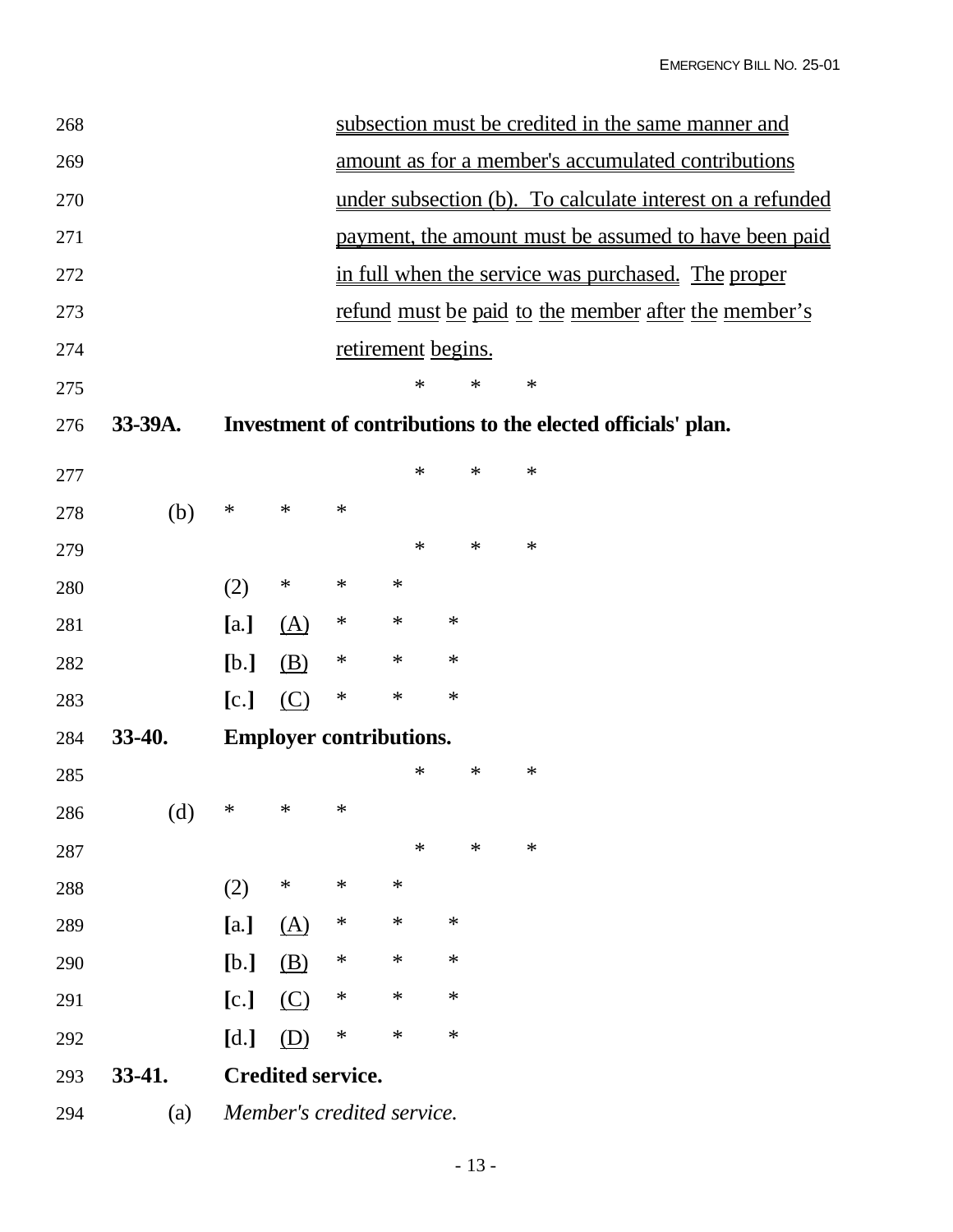| 295 |        |       |     | $\ast$<br>$\ast$<br>$\ast$                                                     |
|-----|--------|-------|-----|--------------------------------------------------------------------------------|
| 296 |        | (5)   |     | The Chief Administrative Officer must notify each eligible                     |
| 297 |        |       |     | employee who attains 5 years of County service of the                          |
| 298 |        |       |     | opportunity provided under this Section to purchase credited                   |
| 299 |        |       |     | service. The Chief Administrative Officer must also notify                     |
| 300 |        |       |     | each [[eligible]] new employee that any person who transfers                   |
| 301 |        |       |     | <u>from State service or from a dual merit system position [[of any</u>        |
| 302 |        |       |     | opportunity]] may be eligible to transfer credited service to the              |
| 303 |        |       |     | County retirement system.                                                      |
| 304 |        |       |     | ∗<br>∗<br>∗                                                                    |
| 305 | 33-42. |       |     | Amount of pension at normal retirement date or early retirement                |
| 306 |        | date. |     |                                                                                |
| 307 |        |       |     | $\ast$<br>∗<br>∗                                                               |
| 308 | (b)    |       |     | Amount of pension at normal retirement date.                                   |
| 309 |        | (1)   |     | <b>Pension amount for an Optional Retirement Plan member.</b>                  |
| 310 |        |       | (A) | Except for a Group $\underline{E}$ , $\underline{F}$ , or G member, the annual |
| 311 |        |       |     | pension for a member of the optional retirement plan who                       |
| 312 |        |       |     | retires on a normal retirement must equal 2 percent of                         |
| 313 |        |       |     | average final earnings multiplied by years of credited                         |
| 314 |        |       |     | service, up to a maximum of 36 years, plus sick leave                          |
| 315 |        |       |     | credits. Years of credited service of less than one full                       |
| 316 |        |       |     | year must be prorated.                                                         |
| 317 |        |       | (B) | For a Group E member who is a member of the optional                           |
| 318 |        |       |     | plan and retires on a normal retirement, the annual                            |
| 319 |        |       |     | pension must equal 2.4 percent of average final earnings                       |
| 320 |        |       |     | for each of the first 25 years of credited service                             |
| 321 |        |       |     | completed, and 2 percent of average final earnings for                         |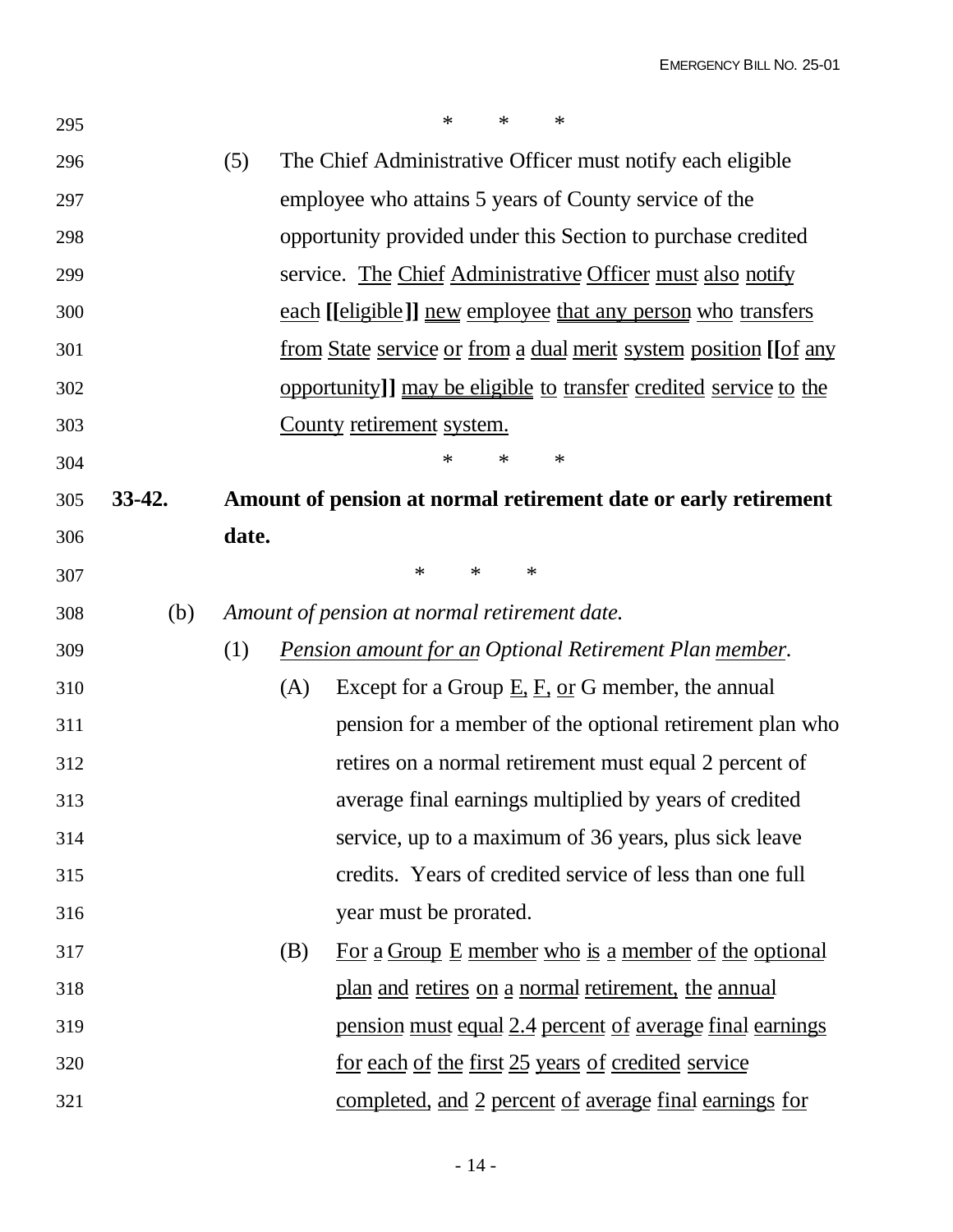| 322 |         | each year of credited service of more than 25 years, to a         |
|-----|---------|-------------------------------------------------------------------|
| 323 |         | <u>maximum of 31 years plus sick leave credits. Years of</u>      |
| 324 |         | credited service of less than one full year must be               |
| 325 |         | <u>prorated. Sick leave credits used for years in excess of</u>   |
| 326 |         | 25 years must be credited at 2 percent of average final           |
| 327 |         | earnings. The maximum benefit with the application of             |
| 328 |         | sick leave credits must not exceed 76 percent of average          |
| 329 |         | <u>final</u> earnings.                                            |
| 330 | $\circ$ | For a Group $F$ member who is a member of the optional            |
| 331 |         | plan and retires on a normal retirement, the annual               |
| 332 |         | pension must equal 2.4 percent of average final earnings          |
| 333 |         | <u>multiplied by years of credited service, up to a maximum</u>   |
| 334 |         | of 30 years, plus sick leave credits. Years of credited           |
| 335 |         | <u>service of less than one full year must be prorated. Sick</u>  |
| 336 |         | <u>leave credits used for years in excess of 30 years must be</u> |
| 337 |         | <u>credited at 2 percent of average final earnings. The</u>       |
| 338 |         | <u>maximum benefit with the application of sick leave</u>         |
| 339 |         | credits must not exceed 76 percent of average final               |
| 340 |         | earnings.                                                         |
| 341 | (D)     | For a Group G member who is a member of the optional              |
| 342 |         | plan and retires on a normal retirement, the annual               |
| 343 |         | pension must equal 2 percent of average final earnings            |
| 344 |         | for each of the first 20 years of credited service                |
| 345 |         | completed, 3 percent of average final earnings for                |
| 346 |         | completion of any year, or prorated portion of a year of          |
| 347 |         | credited service, in years 21 through 24, 8 percent of            |
| 348 |         | average final earnings for the 25th year of credited              |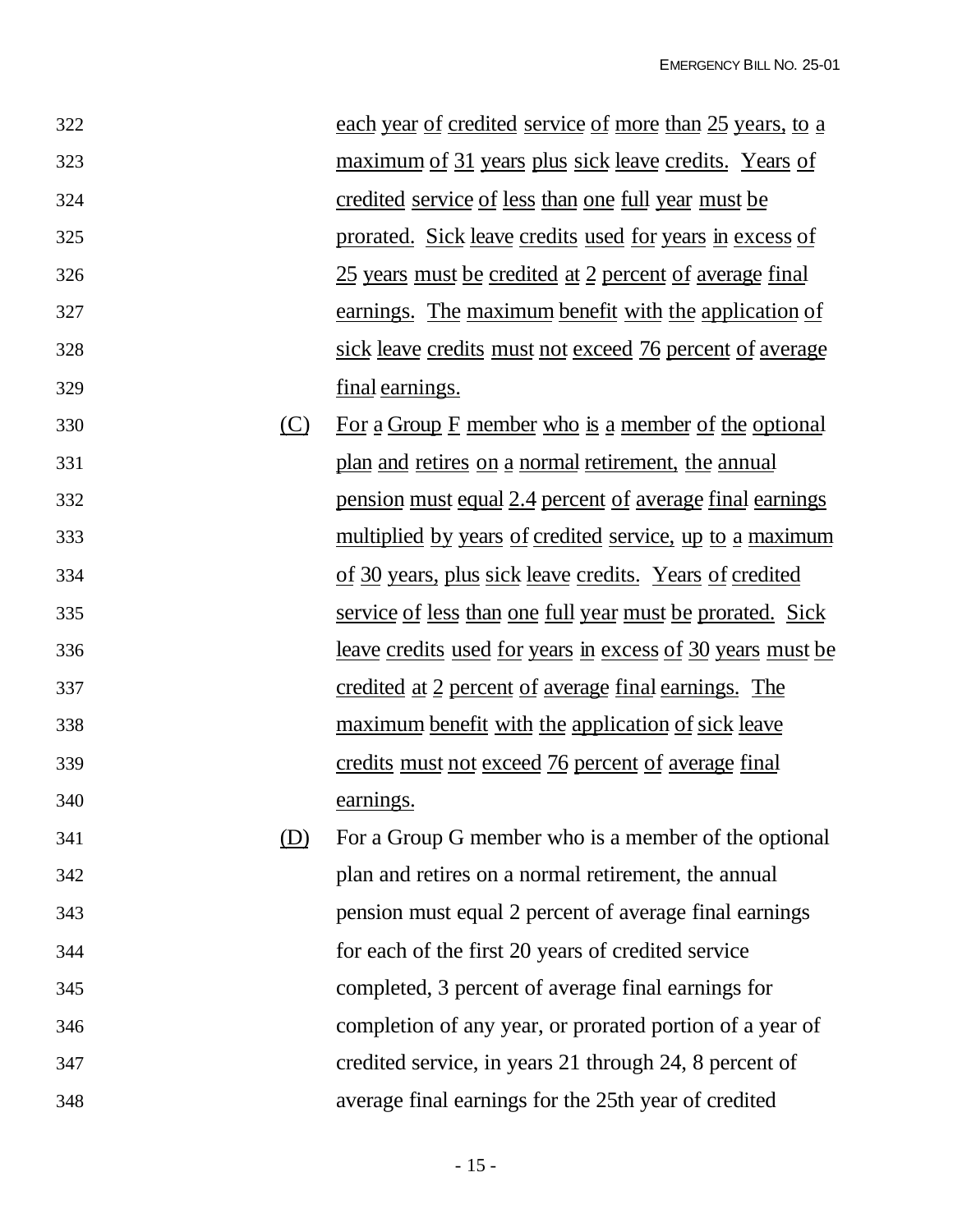| 349 |     |     |                            | service completed or for a prorated portion of credited         |
|-----|-----|-----|----------------------------|-----------------------------------------------------------------|
| 350 |     |     |                            | service of more than 24 years up to the completion of 25        |
| 351 |     |     |                            | years, and 2 percent of average final earnings for each         |
| 352 |     |     |                            | year or prorated portion of a year of credited service of       |
| 353 |     |     |                            | more than 25 years, to a maximum of 31 years plus sick          |
| 354 |     |     |                            | leave credits.                                                  |
| 355 | (2) |     |                            | <b>Pension amount for an Integrated Retirement Plan member.</b> |
| 356 |     | (A) |                            | For a Group A, B, or H member in the integrated                 |
| 357 |     |     |                            | <u>retirement plan who retires on a normal retirement, the</u>  |
| 358 |     |     |                            | <u>annual pension must be computed as follows:</u>              |
| 359 |     |     | <u>(i)</u>                 | From date of retirement to the month of attainment              |
| 360 |     |     |                            | of Social Security retirement age: 2 percent of                 |
| 361 |     |     |                            | <u>average final earnings multiplied by years of</u>            |
| 362 |     |     |                            | credited service up to a maximum of 36 years, plus              |
| 363 |     |     |                            | sick leave credits. Credited service of less than               |
| 364 |     |     |                            | <u>one full year must be prorated.</u>                          |
| 365 |     |     | $\overline{(\mathbf{ii})}$ | From the month of attainment of Social Security                 |
| 366 |     |     |                            | retirement age: 11/4 percent of average final                   |
| 367 |     |     |                            | earnings up to the Social Security maximum                      |
| 368 |     |     |                            | covered compensation level at time of retirement,               |
| 369 |     |     |                            | plus 2 percent of average final earnings above the              |
| 370 |     |     |                            | Social Security maximum covered compensation                    |
| 371 |     |     |                            | <u>level at time of retirement, multiplied by years of</u>      |
| 372 |     |     |                            | credited service up to a maximum of 36 years, plus              |
| 373 |     |     |                            | sick leave credits. Credited service of less than               |
| 374 |     |     |                            | <u>one full year must be prorated. This amount is</u>           |
| 375 |     |     |                            | subject initially to the cost-of-living adjustment              |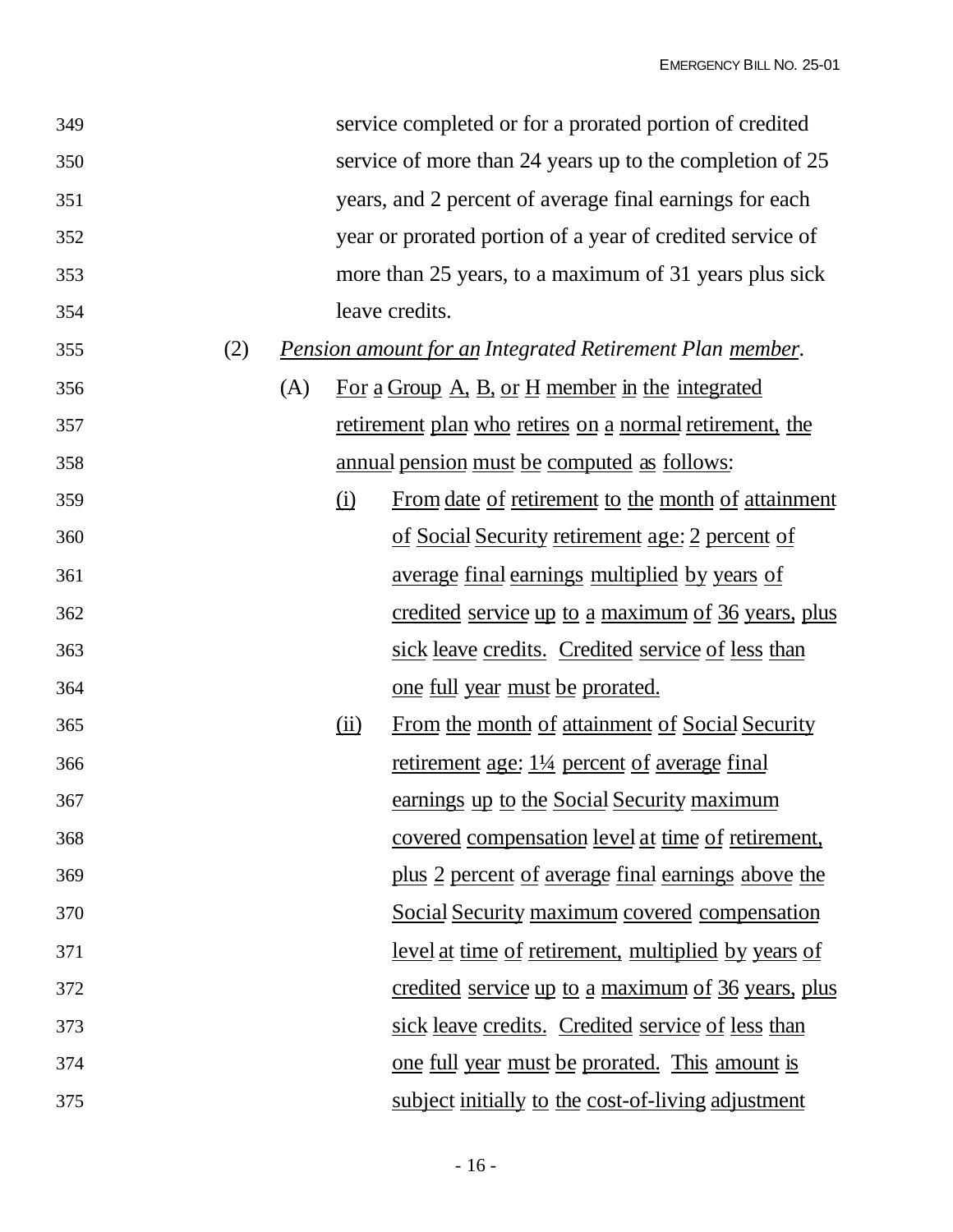| 376 |            |      | provided in Section 33-44(c) from date of                |
|-----|------------|------|----------------------------------------------------------|
| 377 |            |      | retirement to Social Security retirement age.            |
| 378 | <u>(B)</u> |      | [Except for a Group F or G] For a Group $D$ member, the  |
| 379 |            |      | annual pension for a member of the integrated retirement |
| 380 |            |      | plan who retires on a normal retirement must be          |
| 381 |            |      | computed as follows:                                     |
| 382 |            | (i)  | From date of retirement to the month of attainment       |
| 383 |            |      | of Social Security retirement age: 2 percent of          |
| 384 |            |      | average final earnings multiplied by years of            |
| 385 |            |      | credited service up to a maximum of 36 years, plus       |
| 386 |            |      | sick leave credits. Years of credited service of less    |
| 387 |            |      | than one full year[,] must be prorated.                  |
| 388 |            | (ii) | From the month of attainment of Social Security          |
| 389 |            |      | retirement age: one percent of average final             |
| 390 |            |      | earnings up to the Social Security maximum               |
| 391 |            |      | covered compensation level at time of retirement,        |
| 392 |            |      | plus 2 percent of average final earnings in excess       |
| 393 |            |      | of the Social Security maximum covered                   |
| 394 |            |      | compensation level at time of retirement,                |
| 395 |            |      | multiplied by years of credited service, up to a         |
| 396 |            |      | maximum of 36 years, plus sick leave credits.            |
| 397 |            |      | Years of credited service of less than one full year     |
| 398 |            |      | must be prorated. This amount is subject initially       |
| 399 |            |      | to the cost-of-living adjustment provided in             |
| 400 |            |      | [subsection $(c)$ of] Section 33-44 $(c)$ from date of   |
| 401 |            |      | retirement to Social Security retirement age, if any.    |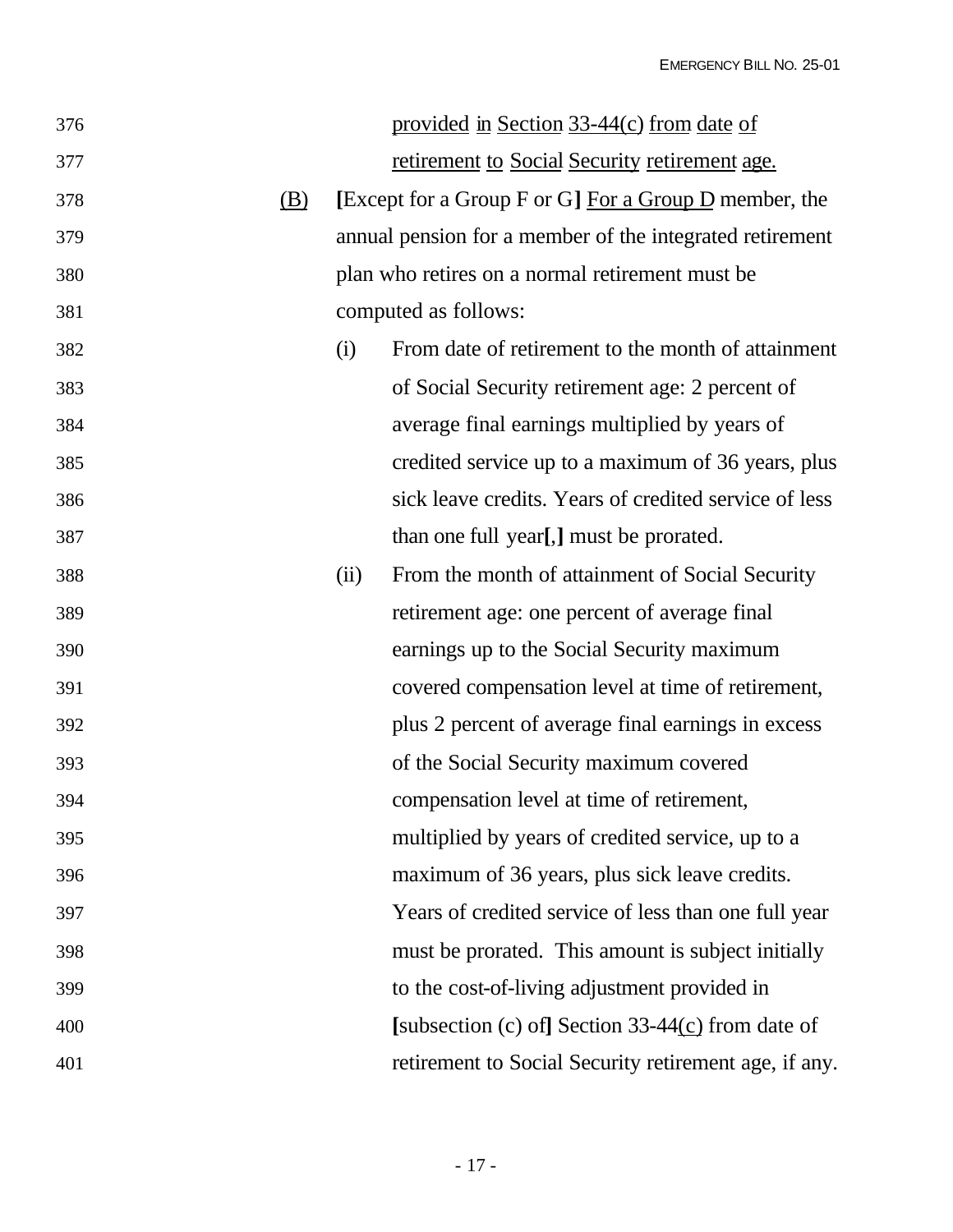| 402 | $\circ$ |                            | For a Group E member in the integrated retirement plan      |
|-----|---------|----------------------------|-------------------------------------------------------------|
| 403 |         |                            | who retires on a normal retirement, the annual pension      |
| 404 |         |                            | must be computed as follows:                                |
| 405 |         | $\Omega$                   | From the date of retirement to the month that the           |
| 406 |         |                            | member reaches Social Security normal retirement            |
| 407 |         |                            | <u>age: 2.4 percent of average final earnings for each</u>  |
| 408 |         |                            | of the first 25 years of credited service completed,        |
| 409 |         |                            | and 2 percent of average final earnings for each            |
| 410 |         |                            | <u>year of credited service of more than 25 years, to a</u> |
| 411 |         |                            | maximum of 31 years plus sick leave credits.                |
| 412 |         |                            | <u>Years of credited service of less than one full year</u> |
| 413 |         |                            | <u>must be prorated. Sick leave credits used for years</u>  |
| 414 |         |                            | in excess of 25 years must be credited at 2 percent         |
| 415 |         |                            | of average final earnings. The maximum benefit              |
| 416 |         |                            | with the application of sick leave credits must not         |
| 417 |         |                            | <u>exceed 76 percent of average final earnings.</u>         |
| 418 |         | $\overline{(\mathbf{ii})}$ | From the month the member reaches Social                    |
| 419 |         |                            | Security normal retirement age: 1.25 percent of             |
| 420 |         |                            | average final earnings up to the Social Security            |
| 421 |         |                            | <u>maximum</u> covered compensation in effect on the        |
| 422 |         |                            | <u>date of retirement for each year of credited service</u> |
| 423 |         |                            | <u>to a maximum of 31 years plus sick leave credits,</u>    |
| 424 |         |                            | <u>plus 2.4 percent of average final earnings above</u>     |
| 425 |         |                            | the Social Security maximum covered                         |
| 426 |         |                            | compensation in effect on the date of retirement            |
| 427 |         |                            | <u>for each of the first 25 years of credited service</u>   |
| 428 |         |                            | completed, and 2 percent of average final earnings          |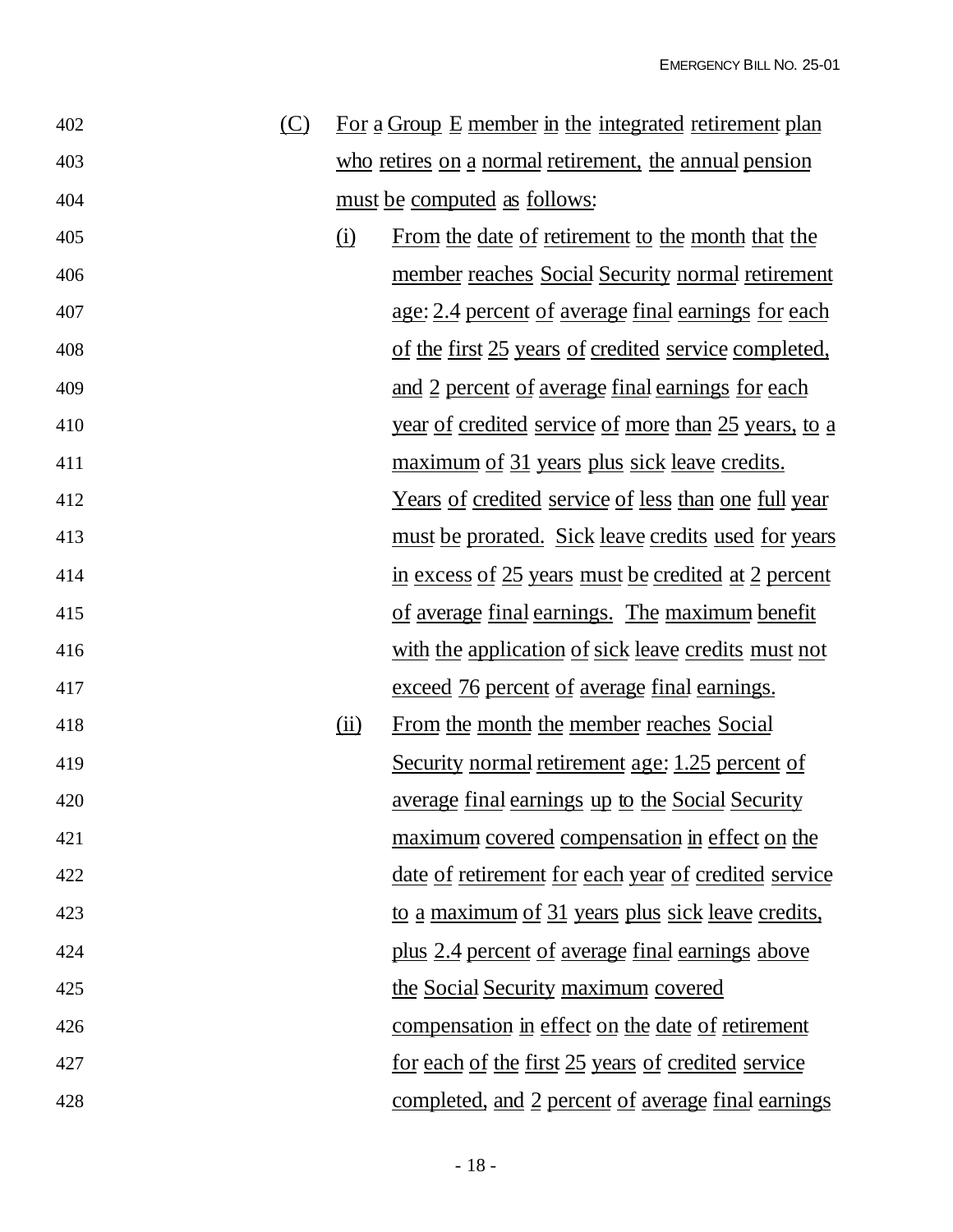| 429 | above the Social Security maximum covered                     |
|-----|---------------------------------------------------------------|
| 430 | compensation in effect on the date of retirement              |
| 431 | <u>for each year of credited service of more than 25</u>      |
| 432 | <u>years, to a maximum of 31 years plus sick leave</u>        |
| 433 | credits. Years of credited service of less than one           |
| 434 | <u>full year must be prorated. Sick leave credits used</u>    |
| 435 | <u>for years in excess of 25 years must be credited at</u>    |
| 436 | 2 percent of average final earnings above the                 |
| 437 | Social Security maximum covered compensation                  |
| 438 | in effect on the date of retirement.                          |
| 439 | $[(B)]$ (D) For a Group F member in the integrated retirement |
| 440 | plan who retires on a normal retirement, the annual           |
| 441 | pension must be computed as follows:                          |
| 442 | From date of retirement to the month of attainment<br>(i)     |
| 443 | of Social Security retirement age: [2] 2.4 percent            |
| 444 | of average final earnings multiplied by years of              |
| 445 | credited service up to a maximum of [36] 30 years,            |
| 446 | plus sick leave credits. Credited service of less             |
| 447 | than one full year must be prorated. Sick leave               |
| 448 | credits used for years in excess of 30 years must be          |
| 449 | credited at 2 percent of average final earnings.              |
| 450 | The maximum benefit with the application of sick              |
| 451 | <u>leave credits must not exceed 76 percent of</u>            |
| 452 | average final earnings.                                       |
| 453 | [From the month of attainment of Social Security<br>(ii)      |
| 454 | retirement age: $1\frac{1}{4}$ percent of average final       |
| 455 | earnings up to the Social Security maximum                    |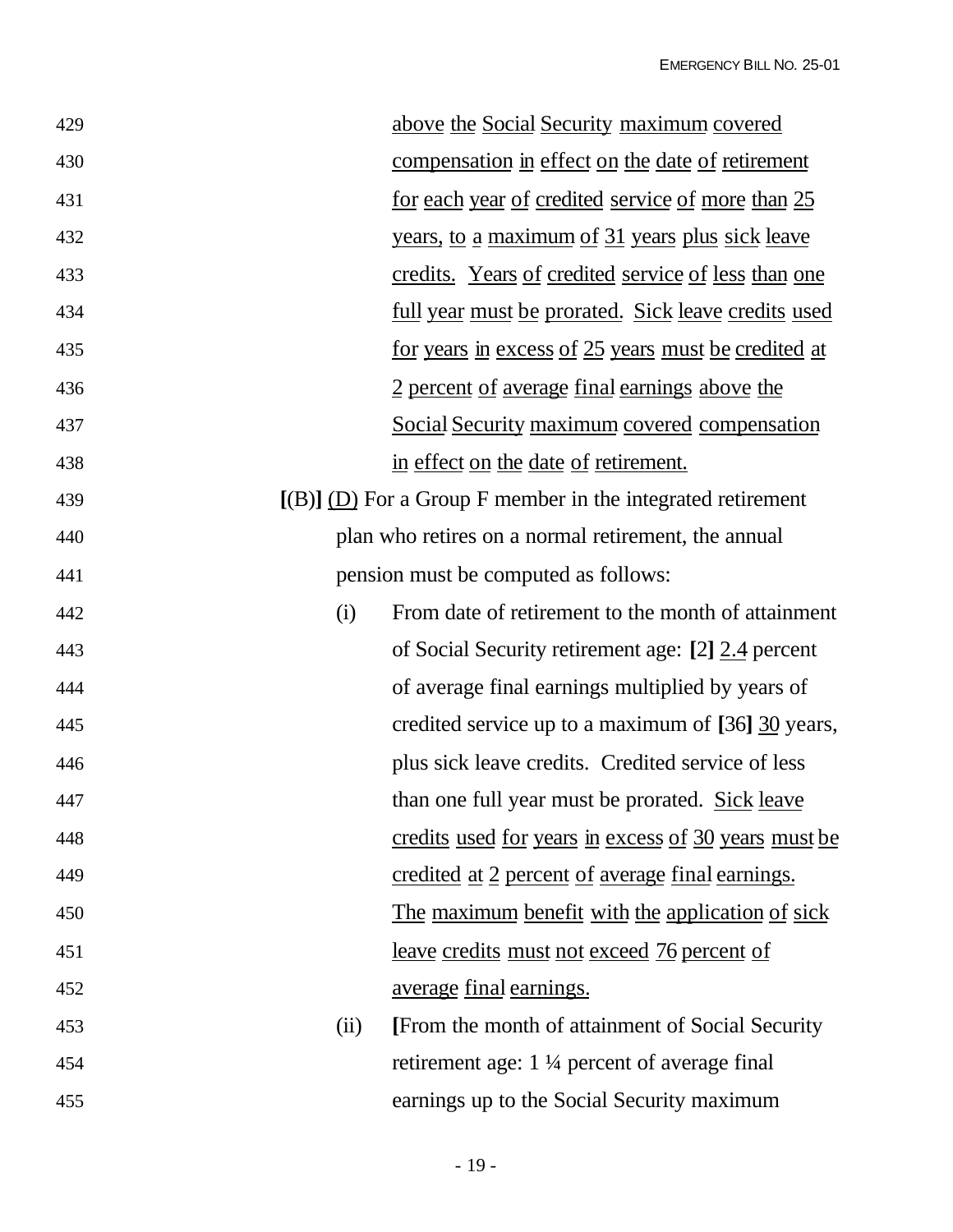| 456 | covered compensation level at time of retirement,           |
|-----|-------------------------------------------------------------|
| 457 | plus 2 percent of average final earnings above the          |
| 458 | Social Security maximum covered compensation                |
| 459 | level at time of retirement, multiplied by years of         |
| 460 | credited service up to a maximum of 36 years, plus          |
| 461 | sick leave credits. Credited service of less than           |
| 462 | one full year must be prorated. This amount is              |
| 463 | subject initially to the cost-of-living adjustment          |
| 464 | provided in subsection (c) of Section 33-44 from            |
| 465 | date of retirement to Social Security retirement            |
| 466 | age.] From the month the member reaches Social              |
| 467 | Security normal retirement age: 1.65 percent of             |
| 468 | <u>average final earnings up to the maximum of 30</u>       |
| 469 | <u>years, and 1.25 percent of average final earnings</u>    |
| 470 | for years in excess of 30 years, credited with sick         |
| 471 | <u>leave, up to the Social Security maximum covered</u>     |
| 472 | compensation in effect on the date of retirement,           |
| 473 | plus 2.4 percent of average final earnings above            |
| 474 | the Social Security maximum covered                         |
| 475 | compensation in effect on the date of retirement,           |
| 476 | <u>multiplied by years of credited service up to a</u>      |
| 477 | <u>maximum of 30 years, plus sick leave credits.</u>        |
| 478 | <u>Years of credited service of less than one full year</u> |
| 479 | <u>must be prorated. Sick leave credits used for years</u>  |
| 480 | in excess of 30 years must be credited at 2 percent         |
| 481 | of average final earnings above the Social Security         |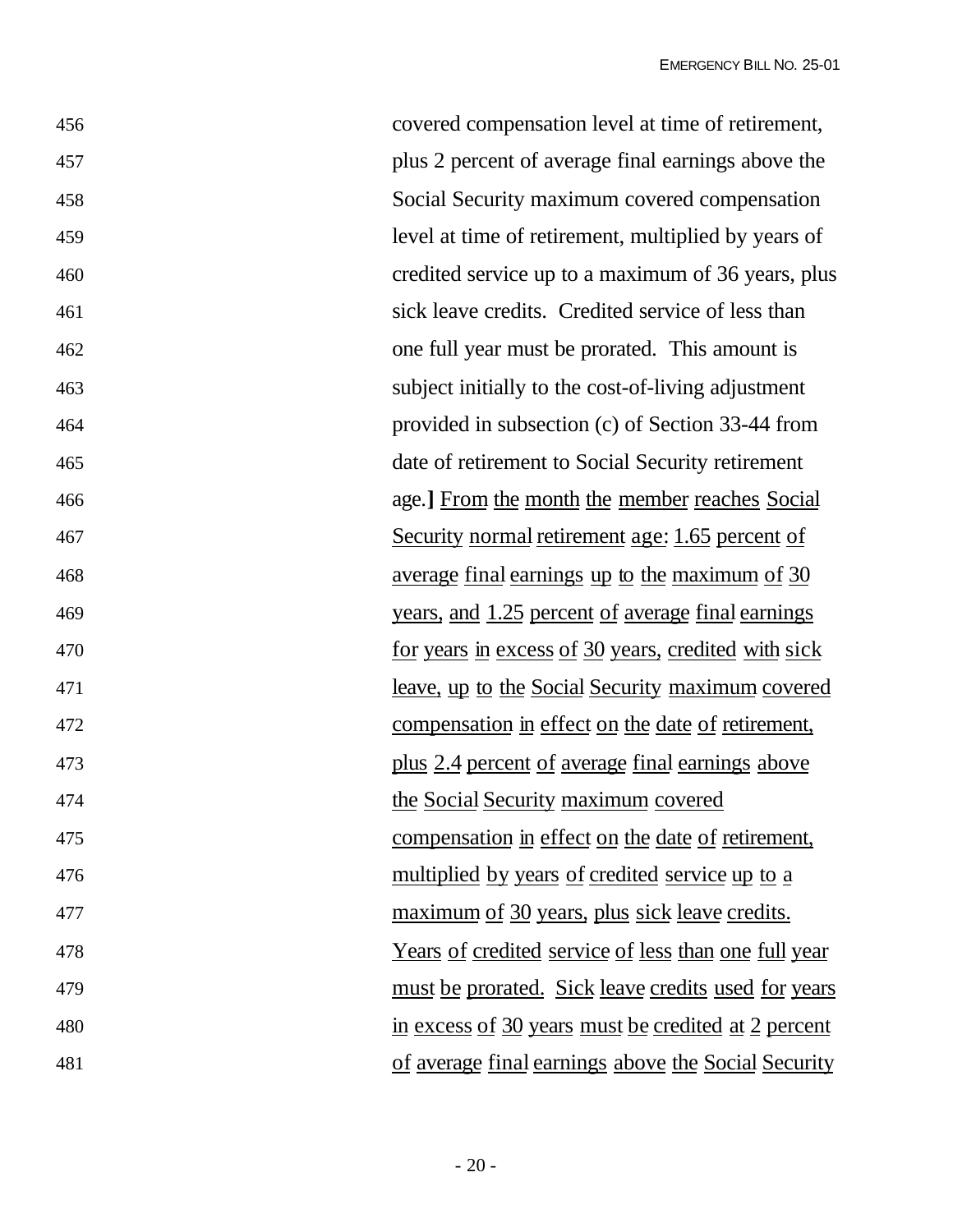| 482 |          | maximum covered compensation in effect on the                                |
|-----|----------|------------------------------------------------------------------------------|
| 483 |          | date of retirement.                                                          |
| 484 |          | $[(C)]$ (E) For a Group G member in the integrated retirement                |
| 485 |          | plan who retires on a normal retirement, the annual                          |
| 486 |          | pension must be computed as follows:                                         |
| 487 |          | ∗<br>∗<br>$\ast$                                                             |
| 488 | $33-43.$ | <b>Disability retirement.</b>                                                |
| 489 | (a)      | <i>Applicability.</i> This Section applies to [an application for disability |
| 490 |          | benefits under this Article filed]:                                          |
| 491 |          | an application for disability benefits filed on or after March 1,<br>(1)     |
| 492 |          | 2000, by a member who is also a member of the Police                         |
| 493 |          | Bargaining Unit; [or]                                                        |
| 494 |          | an application for disability benefits filed after May 18, 1995,<br>(2)      |
| 495 |          | by any other member[.]; or                                                   |
| 496 |          | (3)<br>a medical reevaluation of a disability retiree under subsection       |
| 497 |          | <u>(g), regardless of when an application for disability benefits</u>        |
| 498 |          | was filed.                                                                   |
| 499 |          | $\ast$<br>∗<br>∗                                                             |
| 500 | (d)      | Disability retirement procedures.                                            |
| 501 |          | ∗<br>∗<br>$\ast$                                                             |
| 502 |          | If the Panel is unable to make a determination based on<br>(8)<br>(A)        |
| 503 |          | the evidence presented to it, the Panel may:                                 |
| 504 |          | direct the applicant to undergo a medical<br><u>(i)</u>                      |
| 505 |          | examination (including all relevant medical tests)                           |
| 506 |          | by a medical doctor who is not a member of the                               |
| 507 |          | Disability Review Panel; and                                                 |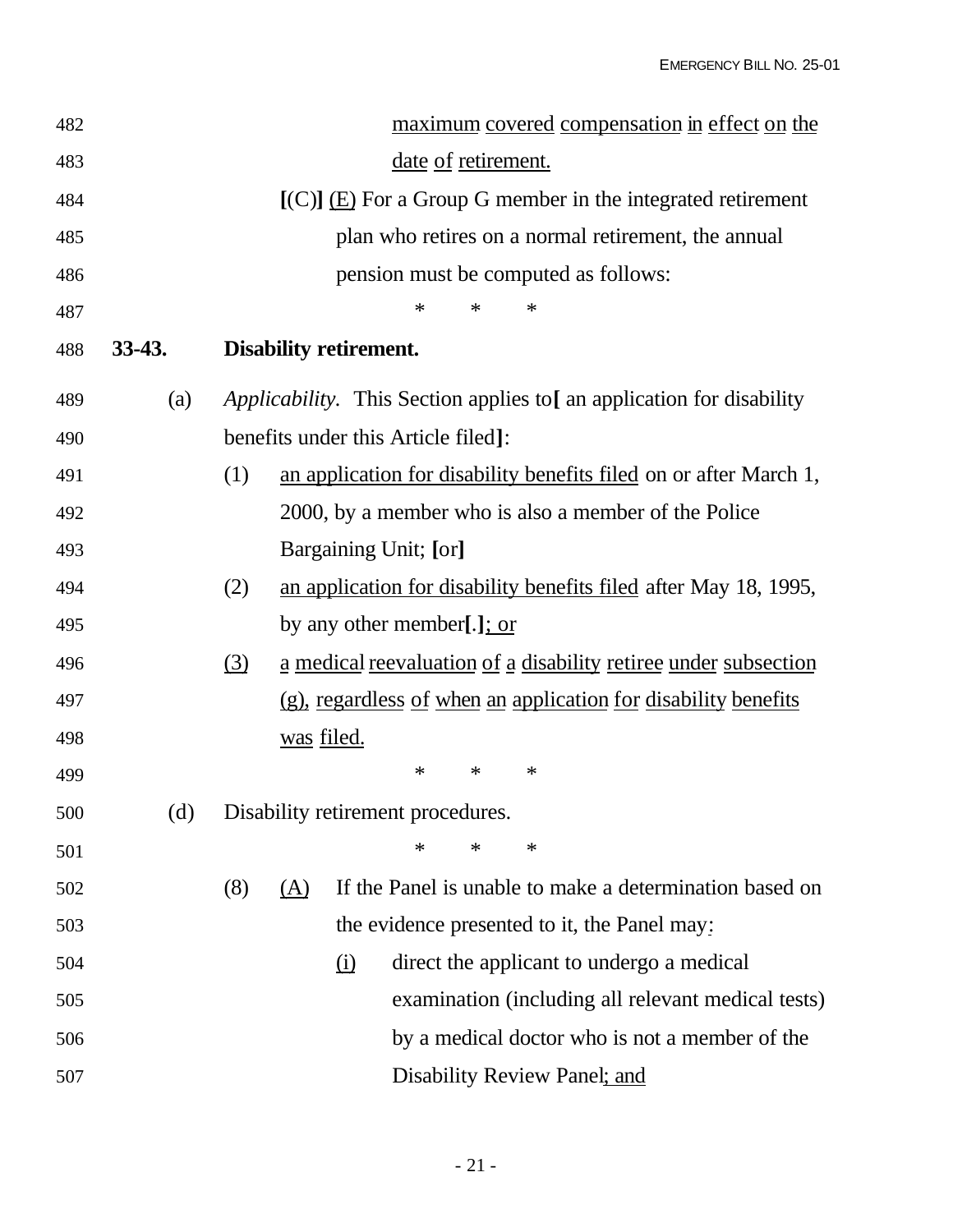| 508 |               |       |            | $\frac{\text{(ii)}}{ }$ | if required for the Panel to make a                               |
|-----|---------------|-------|------------|-------------------------|-------------------------------------------------------------------|
| 509 |               |       |            |                         | <u>recommendation</u> under Section 33-43(i)(2),                  |
| 510 |               |       |            |                         | request an independent vocational assessment.                     |
| 511 |               |       | (B)        |                         | The County must pay the cost of the examination and               |
| 512 |               |       |            |                         | assessment.                                                       |
| 513 |               |       | <u>(C)</u> |                         | The Panel must issue its written recommendation within            |
| 514 |               |       |            |                         | 30 calendar days after the Panel receives the later of:           |
| 515 |               |       |            | $\Omega$                | the full report [is received] from the medical                    |
| 516 |               |       |            |                         | doctor who conducted the examination; or                          |
| 517 |               |       |            | (ii)                    | the full report of the results of the independent                 |
| 518 |               |       |            |                         | vocational assessment.                                            |
| 519 |               |       |            |                         | $\ast$<br>∗<br>$\ast$                                             |
| 520 | (h)           |       |            |                         | Amount of pension at non-service-connected disability retirement. |
| 521 |               | [(1)] |            |                         | A member, other than a Group G member, who retires on             |
| 522 |               |       |            |                         | non-service-connected disability retirement must receive an       |
| 523 |               |       |            |                         | annual pension equal to the greater of:                           |
| 524 |               |       | (A)        |                         | 2 percent of average final earnings for each year of              |
| 525 |               |       |            |                         | credited service, up to 36 years plus any additional sick         |
| 526 |               |       |            |                         | leave credits; or                                                 |
| 527 |               |       | (B)        |                         | 33 percent of final earnings.                                     |
| 528 |               | (2)]  |            |                         | A [Group G] member who retires on non-service-connected           |
| 529 |               |       |            |                         | disability retirement must receive an annual pension equal to     |
| 530 |               |       |            | the greater of:         |                                                                   |
| 531 | $[(A)]$ $(1)$ |       |            |                         | the amount calculated under Section 33-42(b) $(1)$ ; or           |
| 532 | $[(B)]$ (2)   |       |            |                         | 33 1/3 percent of final earnings.                                 |
| 533 | (i)           |       |            |                         | Amount of pension at service-connected disability retirement.     |
|     |               |       |            |                         |                                                                   |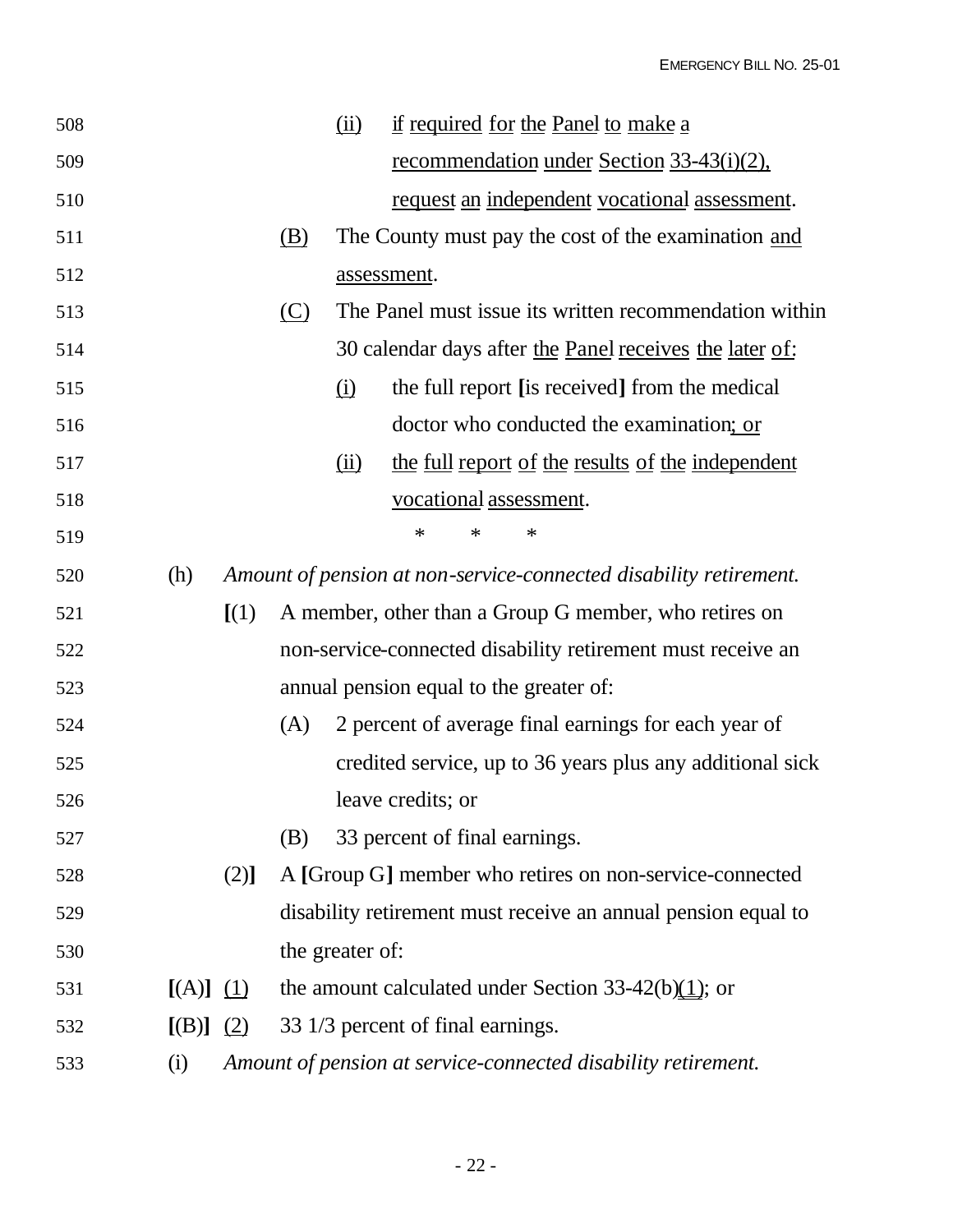| 534 | A member, other than a Group G member, who retires on          |
|-----|----------------------------------------------------------------|
| 535 | service-connected disability retirement must receive an annual |
| 536 | pension [computed as follows:                                  |

- (A) *For total incapacity.* 2 percent of final earnings, multiplied by years of credited service, up to a maximum of 36 years and any additional sick leave credits**]** 540 calculated under Section 33-42(b)(1), but not less than 66 2/3 percent of final earnings**[**, if the member is totally and permanently incapacitated**]**.
- **[**(B) *For partial incapacity.* 6 percent of final earnings for each 10 percent of permanent disability, but not less than 25 percent of final earnings, if the member is partially and permanently incapacitated. However, if the member meets the age requirements for early retirement, not less than the yearly amount of retirement pension computed under Section 33-42(c) must be payable.**]**
- (2) A Group G member must receive a service-connected disability pension benefit calculated under Section 33-42(b)(1), subject to the following:

 (A) **[[**the**]]** The benefit must be at least 70 percent of final earnings if the Chief Administrative Officer **[**determines**]** finds, based on a recommendation from the Disability Review Panel, that:

 (i) the member suffers from a medically determinable physical or mental impairment that makes the member unable to engage in any substantial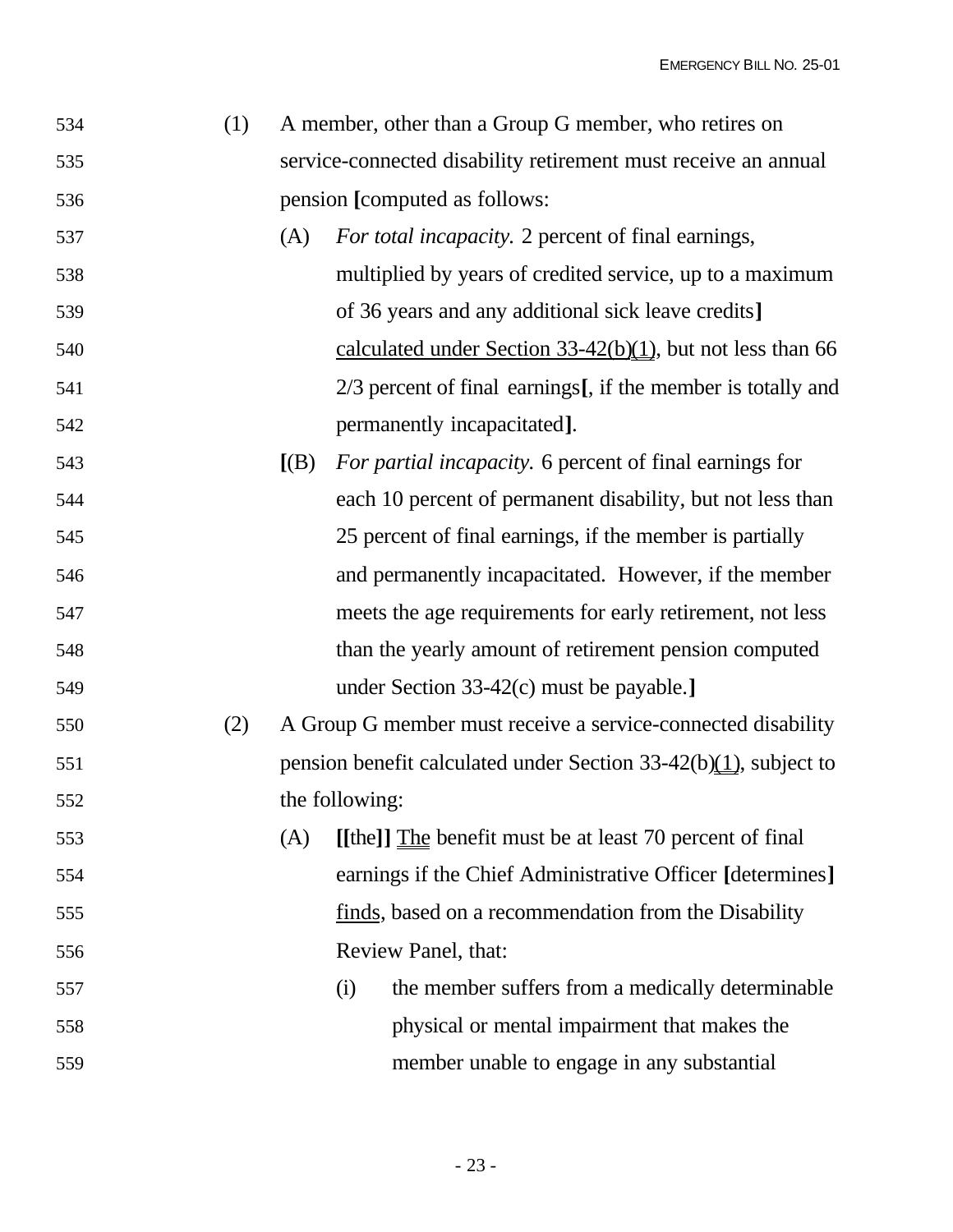EMERGENCY BILL NO. 25-01

| 560 |     |     |                    |      |                              |   | gainful activity and [which] is expected to end in                    |                                                                  |
|-----|-----|-----|--------------------|------|------------------------------|---|-----------------------------------------------------------------------|------------------------------------------------------------------|
| 561 |     |     |                    |      |                              |   |                                                                       | death or last for at least 12 consecutive months; or             |
| 562 |     |     |                    | (ii) |                              |   | the member's disability is so severe that the                         |                                                                  |
| 563 |     |     |                    |      |                              |   | member would qualify to receive disability                            |                                                                  |
| 564 |     |     |                    |      |                              |   | benefits from the U.S. Social Security                                |                                                                  |
| 565 |     |     |                    |      |                              |   |                                                                       | Administration, even though the member does not                  |
| 566 |     |     |                    |      |                              |   |                                                                       | receive or has not applied for such benefits $[[; or]]$ .        |
| 567 |     |     | (B)                |      |                              |   | [[the]] The benefit must be at least $52\frac{1}{2}$ percent of final |                                                                  |
| 568 |     |     |                    |      |                              |   |                                                                       | earnings if the Chief Administrative Officer [determines]        |
| 569 |     |     |                    |      |                              |   | finds that the member meets the standards to receive                  |                                                                  |
| 570 |     |     |                    |      |                              |   |                                                                       | service-connected disability benefits under subsection (f).      |
| 571 |     | (3) |                    |      |                              |   | Under this subsection, "final earnings" for a Group F or G            |                                                                  |
| 572 |     |     |                    |      |                              |   | member who is participating in a job-sharing program under a          |                                                                  |
| 573 |     |     |                    |      |                              |   | collective bargaining agreement between the County and a              |                                                                  |
| 574 |     |     |                    |      |                              |   | certified representative means the regular earnings that the          |                                                                  |
| 575 |     |     |                    |      |                              |   |                                                                       | member would have received if the member had been employed       |
| 576 |     |     |                    |      |                              |   | on a full-time basis on the last date of active service.              |                                                                  |
| 577 |     |     |                    |      | ∗                            | ∗ | ∗                                                                     |                                                                  |
| 578 | (l) |     | Appeal procedures. |      |                              |   |                                                                       |                                                                  |
| 579 |     |     |                    |      | ∗                            | ∗ | ∗                                                                     |                                                                  |
| 580 |     | (4) |                    |      | <u>The Chairperson must:</u> |   |                                                                       |                                                                  |
| 581 |     |     | (A)                |      |                              |   |                                                                       | <u>decide all issues on prehearing procedures, including any</u> |
| 582 |     |     |                    |      |                              |   | <u>issue related to discovery; and</u>                                |                                                                  |
| 583 |     |     | (B)                |      |                              |   | <u>rule on all issues of law that arise before the hearing,</u>       |                                                                  |
| 584 |     |     |                    |      |                              |   | <u>unless ruling on the issue would decide the appeal.</u>            |                                                                  |
| 585 |     |     |                    |      |                              |   | $[(4)]$ (5) The Disability Arbitration Board and Police Disability    |                                                                  |
| 586 |     |     |                    |      |                              |   | Arbitration Board must render a decision quickly. The                 |                                                                  |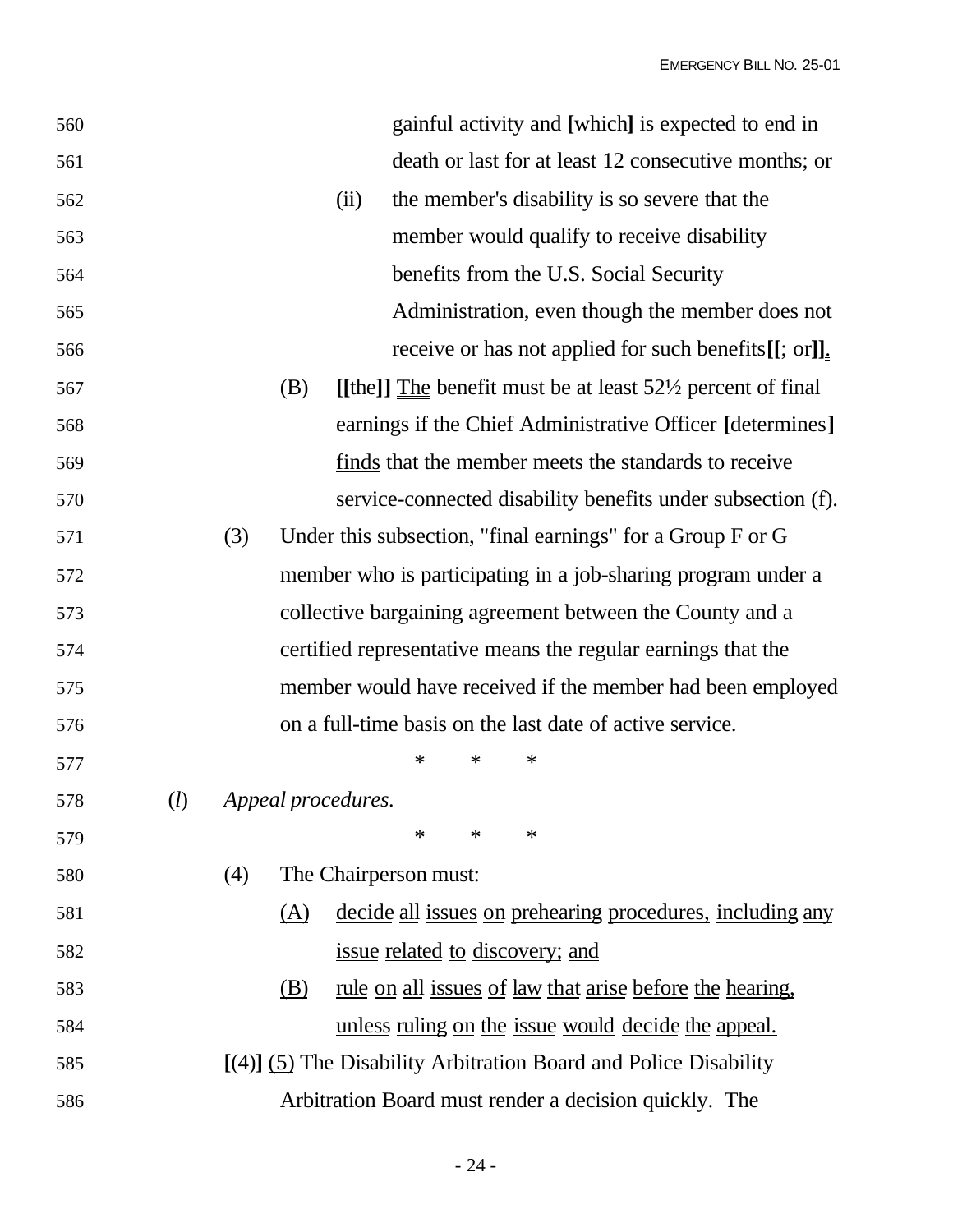| 587 |        |            | Disability Arbitration Board and Police Disability Arbitration   |
|-----|--------|------------|------------------------------------------------------------------|
| 588 |        |            | Board should issue the decision within 30 calendar days after    |
| 589 |        |            | the hearing or receiving any post-hearing briefs.                |
| 590 |        |            | ∗<br>∗<br>$\ast$                                                 |
| 591 | 33-44. |            | Pension payment options and cost-of-living adjustments.          |
| 592 | (a)    |            | [Election of pension] Pension payment [option] options.          |
| 593 |        | (1)        | A member may elect an optional form of pension actuarially       |
| 594 |        |            | equivalent to the normal form of retirement pension otherwise    |
| 595 |        |            | payable, unless the member qualifies for a non-service-          |
| 596 |        |            | connected disability retirement before reaching the early        |
| 597 |        |            | retirement date. The [determination of] Chief Administrative     |
| 598 |        |            | Officer must not consider the health condition of the member     |
| 599 |        |            | when deciding what is "actuarially equivalent" [shall not        |
| 600 |        |            | include the health condition of the member whether or not        |
| 601 |        |            | disabled.                                                        |
| 602 |        | (2)        | [A member who qualifies for a non-service-connected disability   |
| 603 |        |            | retirement before reaching early retirement date is not eligible |
| 604 |        |            | to elect a pension payment option.] A member who qualifies       |
| 605 |        |            | for non-service-connected disability retirement on or after      |
| 606 |        |            | reaching the early retirement date [is eligible to] may elect a  |
| 607 |        |            | pension payment option.                                          |
| 608 |        | <u>(3)</u> | A member who qualifies for a service-connected disability        |
| 609 |        |            | retirement may elect a pension payment option, [irrespective]    |
| 610 |        |            | regardless of age and credited service.                          |
| 611 |        | (4)        | To elect a pension payment option, the member must file the      |
| 612 |        |            | appropriate form at least one $[(1)]$ month before the normal,   |
| 613 |        |            | early, or disability retirement date.                            |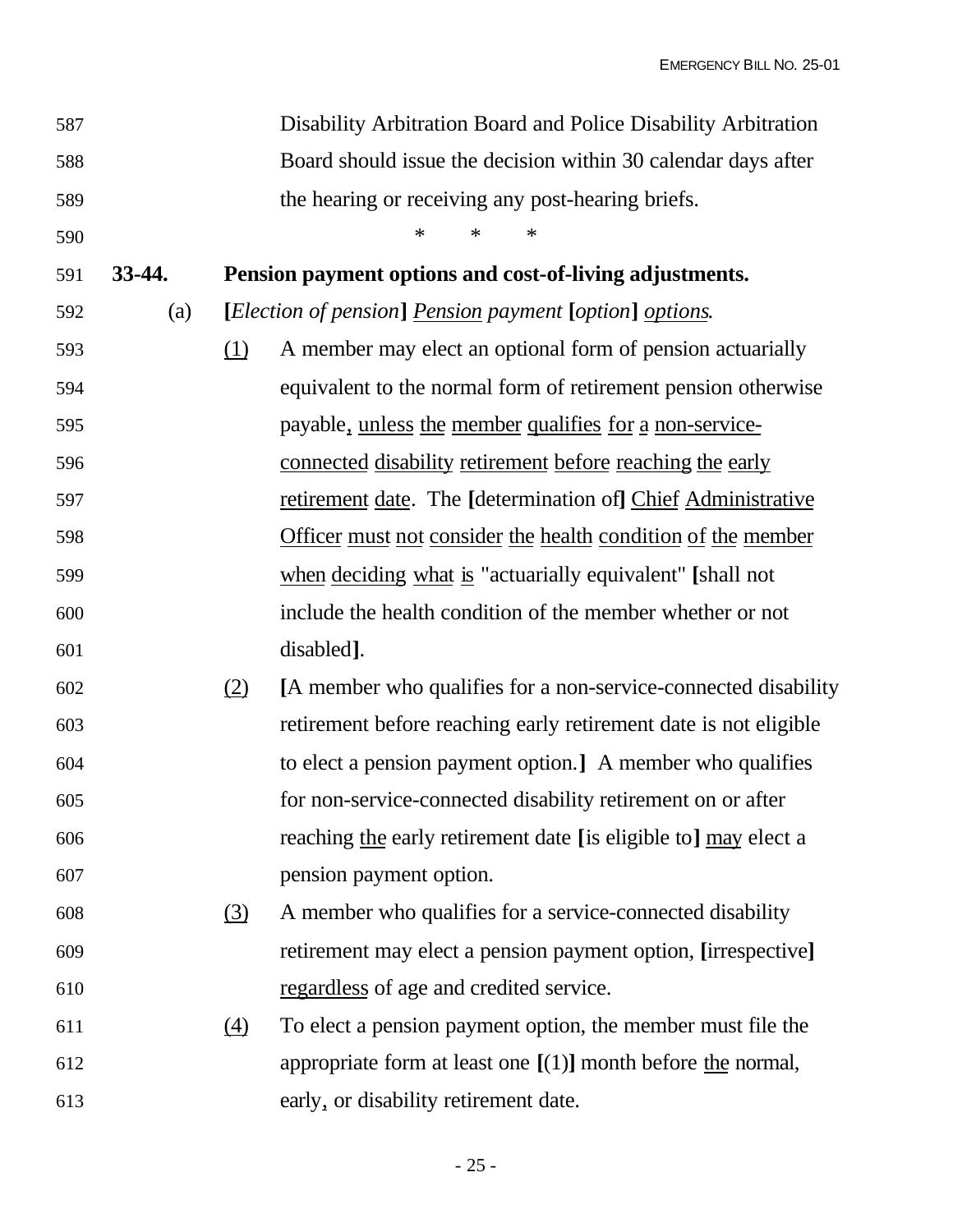| 614 | (5)   |                                                              |                            | The pension payment option [will be effective] must take effect |  |  |  |
|-----|-------|--------------------------------------------------------------|----------------------------|-----------------------------------------------------------------|--|--|--|
| 615 |       | on the member's retirement date and [will be] is void if the |                            |                                                                 |  |  |  |
| 616 |       | member or the named beneficiary dies before that date.       |                            |                                                                 |  |  |  |
| 617 | (6)   |                                                              |                            | The following forms of pension options are available:           |  |  |  |
| 618 | [(1)] | (A)                                                          |                            | $\ast$<br>$\ast$<br>Ten-Year Certain and Continuous.<br>$\ast$  |  |  |  |
| 619 | [(2)] | (B)                                                          |                            | Cash Refund Pension Option (available to members who            |  |  |  |
| 620 |       |                                                              |                            | were members of the employees' retirement system of the state   |  |  |  |
| 621 |       |                                                              |                            | $\ast$<br>∗<br>∗<br>on August 15, 1965).                        |  |  |  |
| 622 | [(3)] | (C)                                                          |                            | Joint and Survivor Pension Option.                              |  |  |  |
| 623 |       |                                                              | $\Omega$                   | [On or after May 1, 1970] Under this option, the                |  |  |  |
| 624 |       |                                                              |                            | County must make pension payments in an                         |  |  |  |
| 625 |       |                                                              |                            | adjusted amount [may be paid] to the member                     |  |  |  |
| 626 |       |                                                              |                            | during the member's lifetime and, [if at a] at the              |  |  |  |
| 627 |       |                                                              |                            | member's death, make pension payments to the                    |  |  |  |
| 628 |       |                                                              |                            | designated beneficiary (spouse, domestic partner,               |  |  |  |
| 629 |       |                                                              |                            | or children only) who survives [, <u>]</u> . The County         |  |  |  |
| 630 |       |                                                              |                            | must make the pension payments to the surviving                 |  |  |  |
| 631 |       |                                                              |                            | beneficiary for the rest of the beneficiary's lifetime          |  |  |  |
| 632 |       |                                                              |                            | in the amount payable to the member or other                    |  |  |  |
| 633 |       |                                                              |                            | amount elected by the member, but not less than                 |  |  |  |
| 634 |       |                                                              |                            | 10 percent of the amount payable to the member[,                |  |  |  |
| 635 |       |                                                              |                            | must be paid for the balance of the beneficiary's               |  |  |  |
| 636 |       |                                                              |                            | lifetime].                                                      |  |  |  |
| 637 |       |                                                              | $\overline{(\mathbf{ii})}$ | Upon the death of both the member and the                       |  |  |  |
| 638 |       |                                                              |                            | beneficiary, a death benefit must be paid in the                |  |  |  |
| 639 |       |                                                              |                            | same manner as is provided under the normal form                |  |  |  |
| 640 |       |                                                              |                            | of retirement pension for which the member had                  |  |  |  |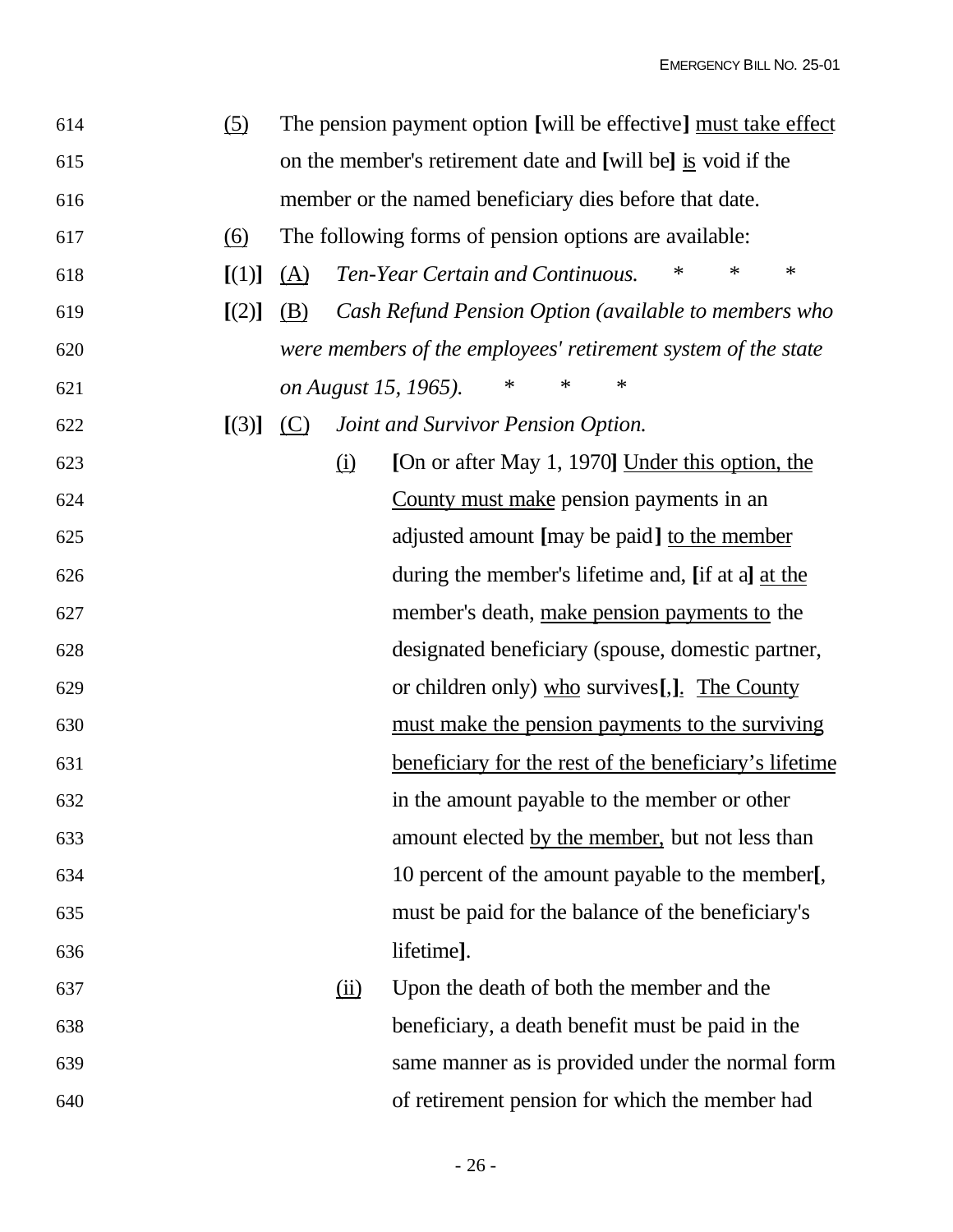| 641 |     | been eligible. [Notwithstanding Article II of                                |
|-----|-----|------------------------------------------------------------------------------|
| 642 |     | Chapter 35 (Police Retirement and Relief Fund), a                            |
| 643 |     | group D member who retired before July 1, 1970,                              |
| 644 |     | may, not later than August 31, 1974, elect the joint                         |
| 645 |     | and survivor pension option effective July 1, 1974,                          |
| 646 |     | instead of the surviving spouse's benefit under                              |
| 647 |     | Section $35-15(b)$ . A group D retiree's election of                         |
| 648 |     | the joint and survivor pension option does not                               |
| 649 |     | affect the amount of the retiree's pension. When                             |
| 650 |     | the group D retiree dies, the spouse's or domestic                           |
| 651 |     | partner's benefit must equal 50 percent of the                               |
| 652 |     | retiree's benefit on the date of death, payable until                        |
| 653 |     | the spouse or domestic partner dies.]                                        |
| 654 |     | Pop-up Option. At retirement, the member may<br>(iii)                        |
| 655 |     | elect the pop-up variation of a joint and survivor                           |
| 656 |     | option with an appropriate actuarial reduction.                              |
| 657 |     | <u>Under this option, if the member and designated</u>                       |
| 658 |     | beneficiary divorce or the designated beneficiary                            |
| 659 |     | dies before the member dies, the member's                                    |
| 660 |     | monthly payments for the rest of the member's life                           |
| 661 |     | <u>must "pop up" to the amount that they would have</u>                      |
| 662 |     | <u>been if the member had elected the modified cash</u>                      |
| 663 |     | refund annuity at retirement.                                                |
| 664 |     | $\ast$<br>∗<br>Modified Cash Refund Annuity. *<br>$[(4)]$ $(D)$              |
| 665 |     | ∗<br>∗<br>∗                                                                  |
| 666 | (c) | <i>Cost-of-living adjustment.</i> A retired member or beneficiary, including |
| 667 |     | the surviving spouse or domestic partner of a group D member or              |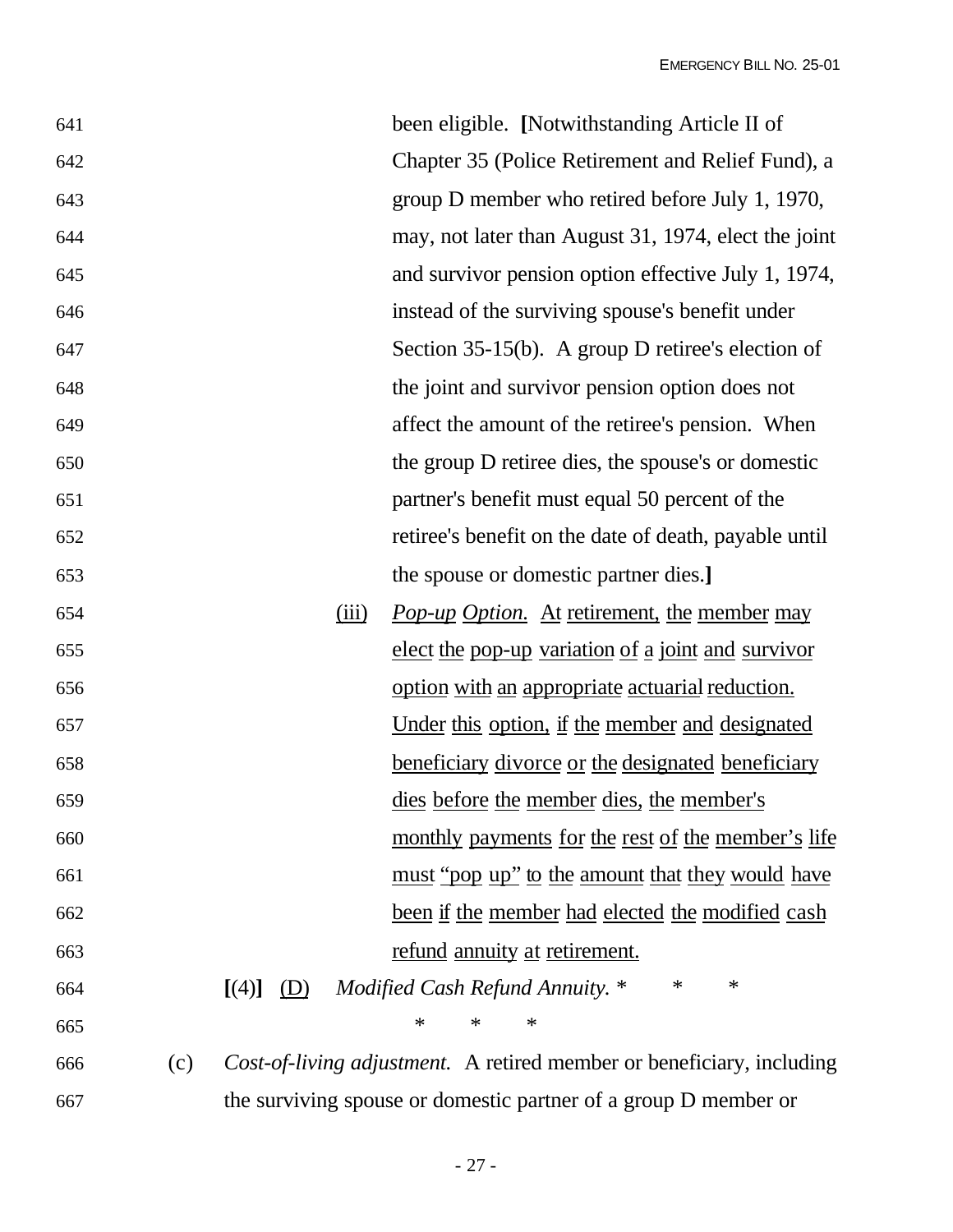| 668 | other beneficiary who survives the member under a pension option or   |                                                                                   |  |  |  |  |
|-----|-----------------------------------------------------------------------|-----------------------------------------------------------------------------------|--|--|--|--|
| 669 | who is otherwise eligible to receive benefits, must receive an annual |                                                                                   |  |  |  |  |
| 670 | cost-of-living adjustment in pension benefits [computed as follows:]. |                                                                                   |  |  |  |  |
| 671 |                                                                       | $\ast$<br>$\ast$<br>∗                                                             |  |  |  |  |
| 672 | (3)                                                                   | The percentage cost-of-living adjustment of pension benefits                      |  |  |  |  |
| 673 |                                                                       | must be obtained by dividing the most recent index determined                     |  |  |  |  |
| 674 |                                                                       | under paragraph (2) by the next preceding index multiplied by                     |  |  |  |  |
| 675 |                                                                       | 100 less 100.                                                                     |  |  |  |  |
| 676 |                                                                       | $\ast$<br>$\ast$<br>$\ast$                                                        |  |  |  |  |
| 677 | (B)                                                                   | A member enrolled on or after July 1, 1978, must receive                          |  |  |  |  |
| 678 |                                                                       | [60] 100 percent of the [cost-of-living adjustment]                               |  |  |  |  |
| 679 |                                                                       | change in the consumer price index up to [a total]                                |  |  |  |  |
| 680 |                                                                       | adjustment of 5] 3 percent, and 60 percent of any change                          |  |  |  |  |
| 681 |                                                                       | in the consumer price index greater than 3 percent, up to                         |  |  |  |  |
| 682 |                                                                       | a total adjustment of $7\frac{1}{2}$ percent in any year. The [5-] $7\frac{1}{2}$ |  |  |  |  |
| 683 |                                                                       | percent annual [limitation] limit does not apply to:                              |  |  |  |  |
| 684 |                                                                       | a retired member who is disabled; or<br>(i)                                       |  |  |  |  |
| 685 |                                                                       | a pensioner aged 65 or older for a fiscal year<br>(ii)                            |  |  |  |  |
| 686 |                                                                       | beginning after the date the pensioner reaches age                                |  |  |  |  |
| 687 |                                                                       | 65.                                                                               |  |  |  |  |
| 688 | [(C)]                                                                 | A member of Group F or G enrolled on or after July 1,                             |  |  |  |  |
| 689 |                                                                       | 1978, must receive 100 percent of the change in the                               |  |  |  |  |
| 690 |                                                                       | consumer price index up to 3 percent, and 60 percent of                           |  |  |  |  |
| 691 |                                                                       | any change in the consumer price index greater than 3                             |  |  |  |  |
| 692 |                                                                       | percent, up to a total adjustment of $7\frac{1}{2}$ percent in any                |  |  |  |  |
| 693 |                                                                       | year. The 7 <sup>1</sup> / <sub>2</sub> percent annual limitation does not apply  |  |  |  |  |
| 694 |                                                                       | to:                                                                               |  |  |  |  |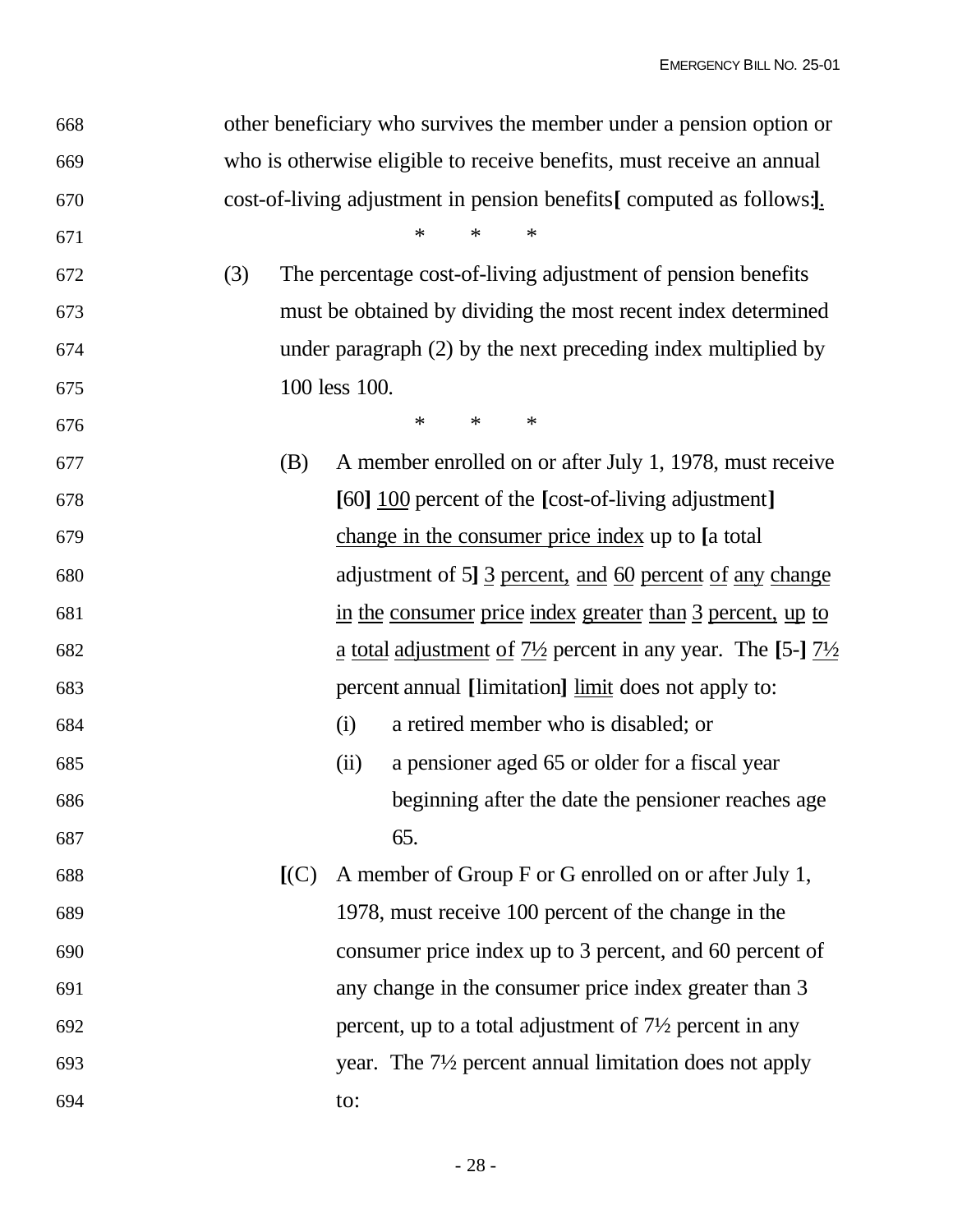| 695 |          |     |            | (i)  |                               |        |   | a retired Group F or G member who is disabled; or                                |
|-----|----------|-----|------------|------|-------------------------------|--------|---|----------------------------------------------------------------------------------|
| 696 |          |     |            | (ii) |                               |        |   | a retired Group F or G member in a County fiscal                                 |
| 697 |          |     |            |      |                               |        |   | year that begins after the member reaches age 65.]                               |
| 698 |          |     |            |      | $\ast$                        | $\ast$ | ∗ |                                                                                  |
| 699 | $33-45.$ |     |            |      |                               |        |   | Vested benefits and withdrawal of contributions.                                 |
| 700 |          |     |            |      | ∗                             | ∗      | ∗ |                                                                                  |
| 701 | (e)      |     |            |      |                               |        |   | Discontinued service benefits of elected and appointed members.                  |
| 702 |          | (1) |            |      |                               |        |   | [Should] If an elected or appointed member [enrolled or                          |
| 703 |          |     |            |      |                               |        |   | reenrolled before January 22, 1974,] with 10 or more years of                    |
| 704 |          |     |            |      |                               |        |   | credited service, $\underline{\text{is}}$ not [be] reappointed or reelected, the |
| 705 |          |     |            |      | member may [elect] opt to:    |        |   |                                                                                  |
| 706 |          |     | <u>(A)</u> |      |                               |        |   | receive a pension [commencing] immediately, if the                               |
| 707 |          |     |            |      |                               |        |   | member enrolled or reenrolled before January 22, 1974;                           |
| 708 |          |     |            | or   |                               |        |   |                                                                                  |
| 709 |          |     | <u>(B)</u> |      |                               |        |   | [for an elected] receive a pension at age 60, if the                             |
| 710 |          |     |            |      |                               |        |   | member enrolled or reenrolled on or after January 22,                            |
| 711 |          |     |            |      | 1974[, commencing at age 60]. |        |   |                                                                                  |
| 712 | [(1)]    | (2) |            |      |                               |        |   | The pension for a member enrolled or reenrolled on or before                     |
| 713 |          |     |            |      |                               |        |   | September 26, 1983, or [a member] who [submits] submitted an                     |
| 714 |          |     |            |      |                               |        |   | application to transfer from the optional plan to the integrated                 |
| 715 |          |     |            |      |                               |        |   | plan before September 26, 1983, [must equal 2 percent of final                   |
| 716 |          |     |            |      |                               |        |   | earnings, multiplied by years of credited service, up to a                       |
| 717 |          |     |            |      |                               |        |   | maximum of 36 years, plus sick leave credits, but not less than                  |
| 718 |          |     |            |      |                               |        |   | \$300.00 monthly] is the pension the member would have                           |
| 719 |          |     |            |      |                               |        |   | <u>received under Section 33-42(b) for regular retirement, except</u>            |
| 720 |          |     | that:      |      |                               |        |   |                                                                                  |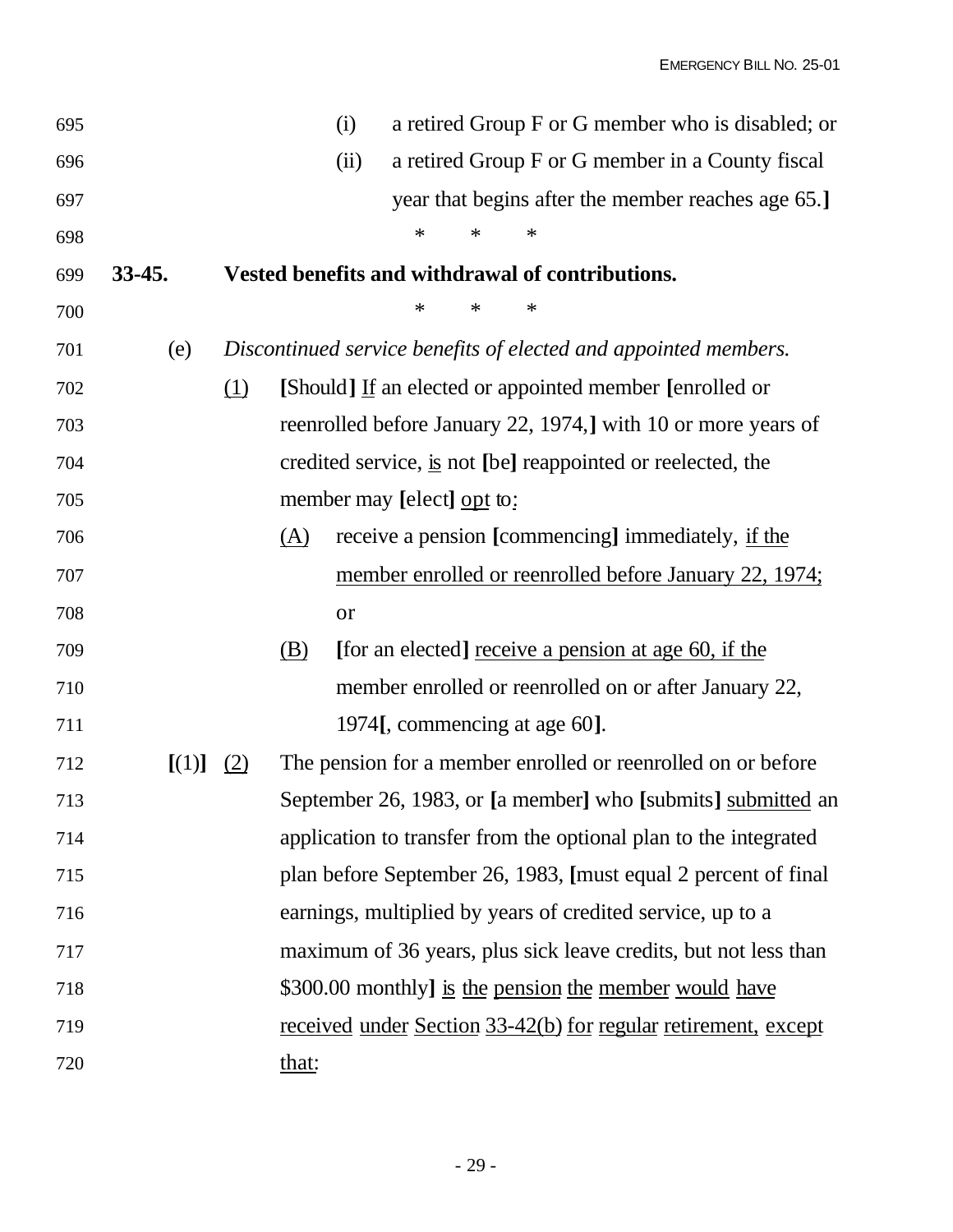| 721 |           |      | <u>(A)</u> | "final earnings" replaces "average final earnings" in the       |
|-----|-----------|------|------------|-----------------------------------------------------------------|
| 722 |           |      |            | applicable formula in Section 33-42(b);                         |
| 723 |           |      | <u>(B)</u> | a member who submitted an application to transfer from          |
| 724 |           |      |            | the optional plan to the integrated plan before September       |
| 725 |           |      |            | 26, 1983, must be treated as if the member had remained         |
| 726 |           |      |            | in the optional plan; and                                       |
| 727 |           |      | <u>(C)</u> | the monthly benefit must be at least \$300.                     |
| 728 | [(2)] (3) |      |            | The pension for a member enrolled or reenrolled after           |
| 729 |           |      |            | September 26, 1983, or a member who submits an application      |
| 730 |           |      |            | to transfer from the optional plan to the integrated plan after |
| 731 |           |      |            | September 26, 1983, [must be computed as follows] is the        |
| 732 |           |      |            | amount of pension the member would have received under          |
| 733 |           |      |            | Section 33-42(b)(2) for regular retirement, except that:        |
| 734 |           | [a.] | <u>(A)</u> | [From date of retirement to the month of attainment of          |
| 735 |           |      |            | social security retirement age, 2 percent of final earnings,    |
| 736 |           |      |            | multiplied by years of credited service, up to a maximum        |
| 737 |           |      |            | of 36 years, plus sick leave credits, but not less than         |
| 738 |           |      |            | \$300.00 monthly.] "final earnings" replaces "average           |
| 739 |           |      |            | final earnings" in the applicable formula in Section 33-        |
| 740 |           |      |            | $42(b)$ ; and                                                   |
| 741 |           | [b.] | (B)        | [From the month of attainment of social security                |
| 742 |           |      |            | retirement age, benefits will be 2 percent of final             |
| 743 |           |      |            | earnings, multiplied by years of credited service, up to a      |
| 744 |           |      |            | maximum of 36 years, plus sick leave credits, reduced by        |
| 745 |           |      |            | one percent of final earnings up to the social security         |
| 746 |           |      |            | maximum covered compensation level at time of                   |
| 747 |           |      |            | retirement, multiplied by years of credited service, plus       |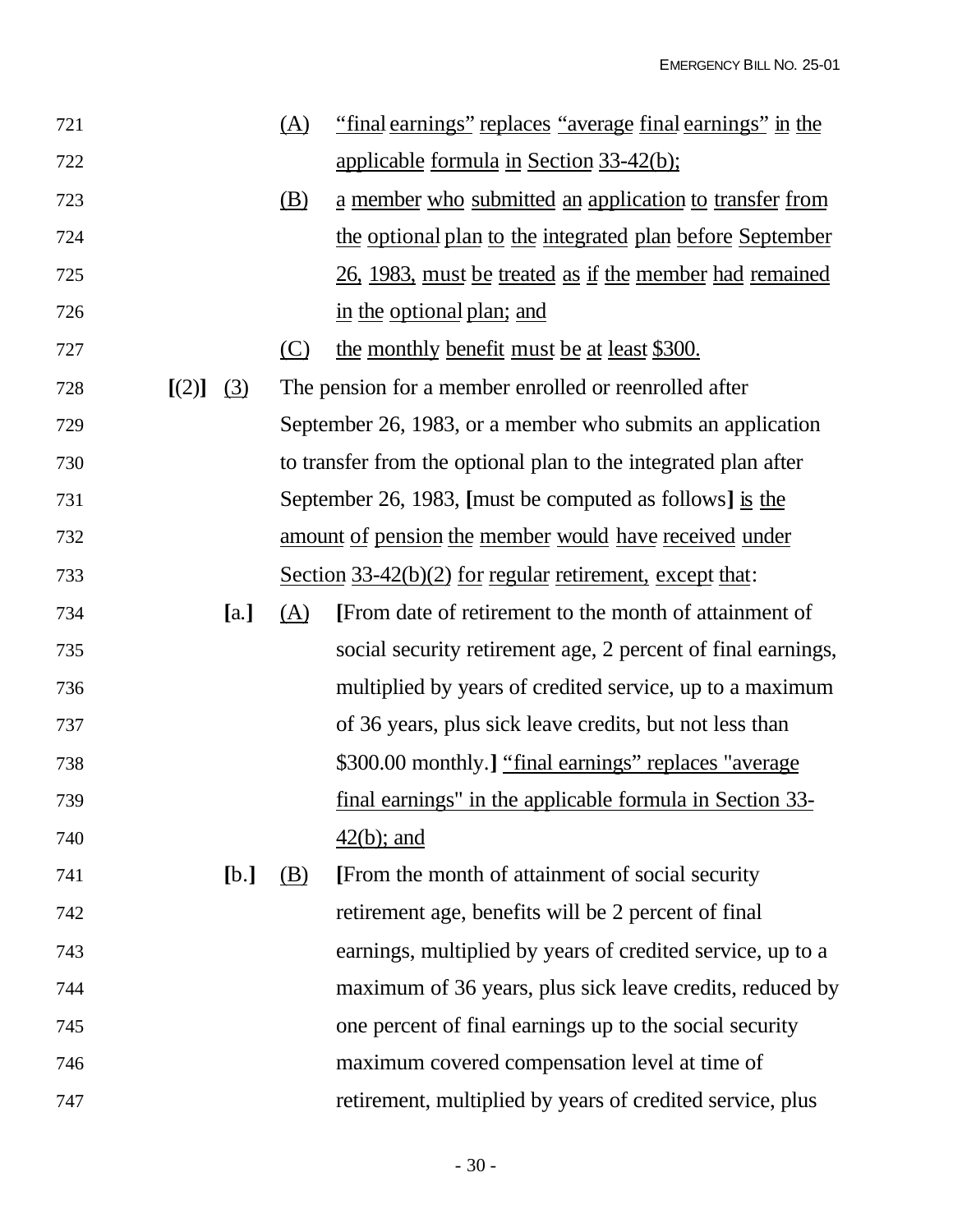| 748 |                                                              |     |             | sick leave credits. Years of credited service of less than            |  |  |  |  |
|-----|--------------------------------------------------------------|-----|-------------|-----------------------------------------------------------------------|--|--|--|--|
| 749 | one full year will be prorated. The the monthly benefit      |     |             |                                                                       |  |  |  |  |
| 750 | [will not be less than] must be at least \$300[.00 monthly]. |     |             |                                                                       |  |  |  |  |
| 751 |                                                              |     |             | $\ast$<br>∗<br>∗                                                      |  |  |  |  |
| 752 | 33-120.                                                      |     |             | Distribution of benefit.                                              |  |  |  |  |
| 753 |                                                              |     |             | $\ast$<br>∗<br>∗                                                      |  |  |  |  |
| 754 | (d)                                                          |     |             | Separation from service before normal retirement, death or disability |  |  |  |  |
| 755 |                                                              |     | retirement. |                                                                       |  |  |  |  |
| 756 |                                                              |     |             | $\ast$<br>∗<br>∗                                                      |  |  |  |  |
| 757 |                                                              | (3) |             | Forfeitures.                                                          |  |  |  |  |
| 758 |                                                              |     | (A)         | If a participant has no vested interest in the County                 |  |  |  |  |
| 759 |                                                              |     |             | contributions account at the time of the participant's                |  |  |  |  |
| 760 |                                                              |     |             | separation from service, the participant must forfeit the             |  |  |  |  |
| 761 |                                                              |     |             | entire County contributions account as of the date of                 |  |  |  |  |
| 762 |                                                              |     |             | separation from service.                                              |  |  |  |  |
| 763 |                                                              |     | (B)         | <u>The Chief Administrative Officer must allow a one-time</u>         |  |  |  |  |
| 764 |                                                              |     |             | reinstatement of the forfeited County contributions to an             |  |  |  |  |
| 765 |                                                              |     |             | employee who is reemployed by the County within 12                    |  |  |  |  |
| 766 |                                                              |     |             | months of separation and again becomes a member of the                |  |  |  |  |
| 767 |                                                              |     |             | <u>Retirement Savings Plan. The amount reinstated by the</u>          |  |  |  |  |
| 768 |                                                              |     |             | Chief Administrative Officer must be equal to the value               |  |  |  |  |
| 769 |                                                              |     |             | of the County contributions account, including                        |  |  |  |  |
| 770 |                                                              |     |             | investment gains and losses, as of the date of the                    |  |  |  |  |
| 771 |                                                              |     |             | employee's separation. This provision applies,                        |  |  |  |  |
| 772 |                                                              |     |             | <u>regardless of the member's separation or reemployment</u>          |  |  |  |  |
| 773 |                                                              |     |             | <u>date, if the member requests the reinstatement in writing</u>      |  |  |  |  |
| 774 |                                                              |     |             | while the member is an active County employee.                        |  |  |  |  |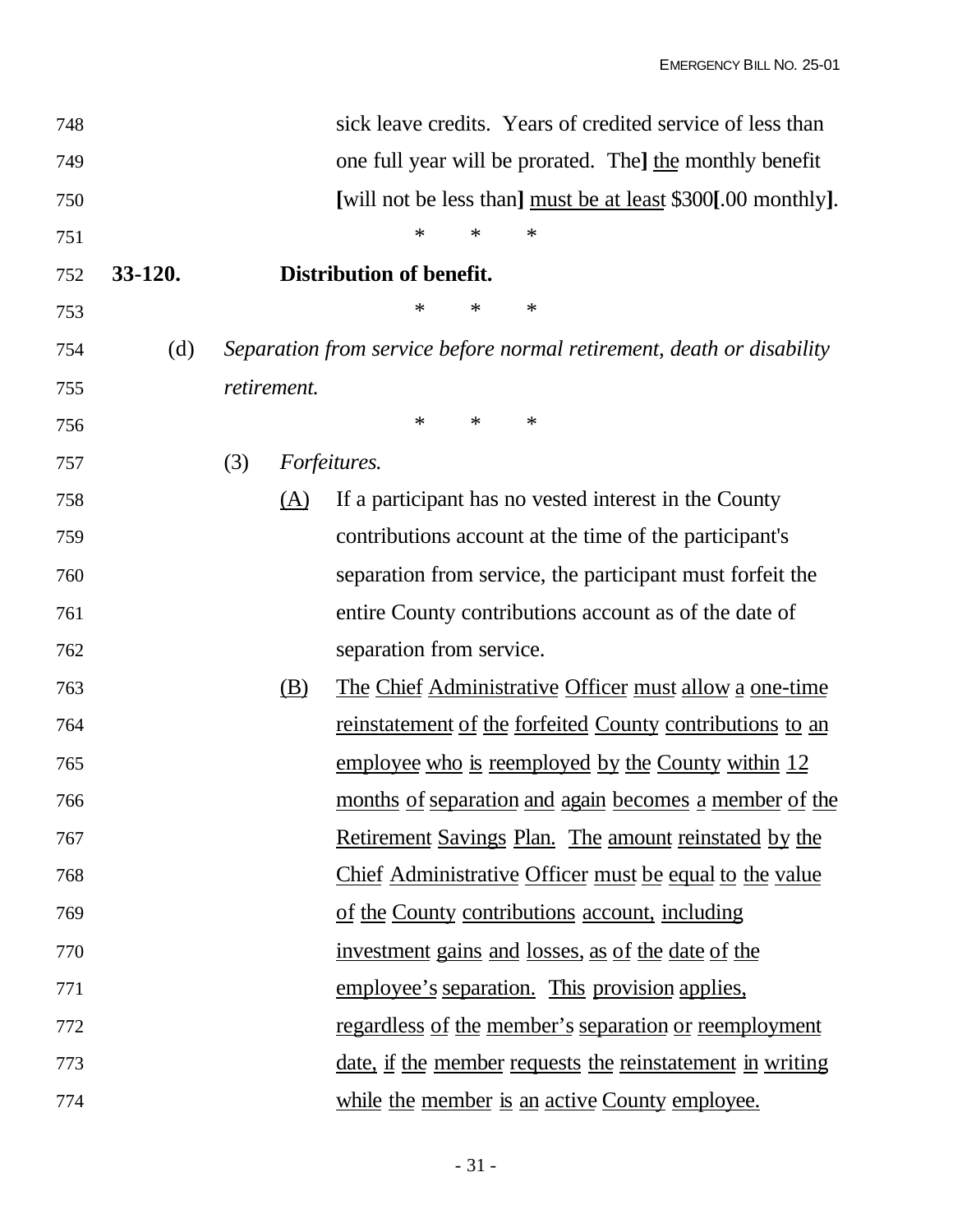| 775 |     | The Chief Administrative Officer must use the forfeitures<br>(C)           |
|-----|-----|----------------------------------------------------------------------------|
| 776 |     | to pay the operating expenses of the retirement savings                    |
| 777 |     | plan or to reduce the amount of County contributions.                      |
| 778 |     | $\ast$<br>∗<br>$\ast$                                                      |
| 779 |     | Sec. 2. Applicability of amendments; transfer period.                      |
| 780 | (a) | Section $33-37(e)(8)$ , added by Section 1 of this Act, applies to any     |
| 781 |     | employee to whom it would otherwise apply who returned to County           |
| 782 |     | service before this Act took effect. Any such employee may transfer        |
| 783 |     | to the Retirement Savings Plan the actuarial present value of the          |
| 784 |     | employee's benefit in the Employees' Retirement System, calculated         |
| 785 |     | using the System's latest published valuation assumptions, as of the       |
| 786 |     | effective date of this Act.                                                |
| 787 | (b) | Any active employee who was eligible at any time to transfer service       |
| 788 |     | credits from any public retirement system in the state under Section       |
| 789 |     | 33-41(h), but did not do so within the applicable time period under        |
| 790 |     | state law, may transfer all applicable credits to the County retirement    |
| 791 |     | system, subject to all applicable requirements of state law, by            |
| 792 |     | December 31, 2001. Any transfer under this subsection must be              |
| 793 |     | retroactive to the date the employee was originally eligible to apply      |
| 794 |     | for the transfer.                                                          |
| 795 |     | Sec. 3. Emergency Effective Date.                                          |
| 796 |     | The Council declares that an emergency exists and that this legislation is |

 necessary for the immediate protection of the public health and safety. This act takes effect on the date on which it becomes law. However, the amendments to Sections 33-39, 33-42, and 33-44 made by Section 1 of this Act take effect on November 1, 2001.